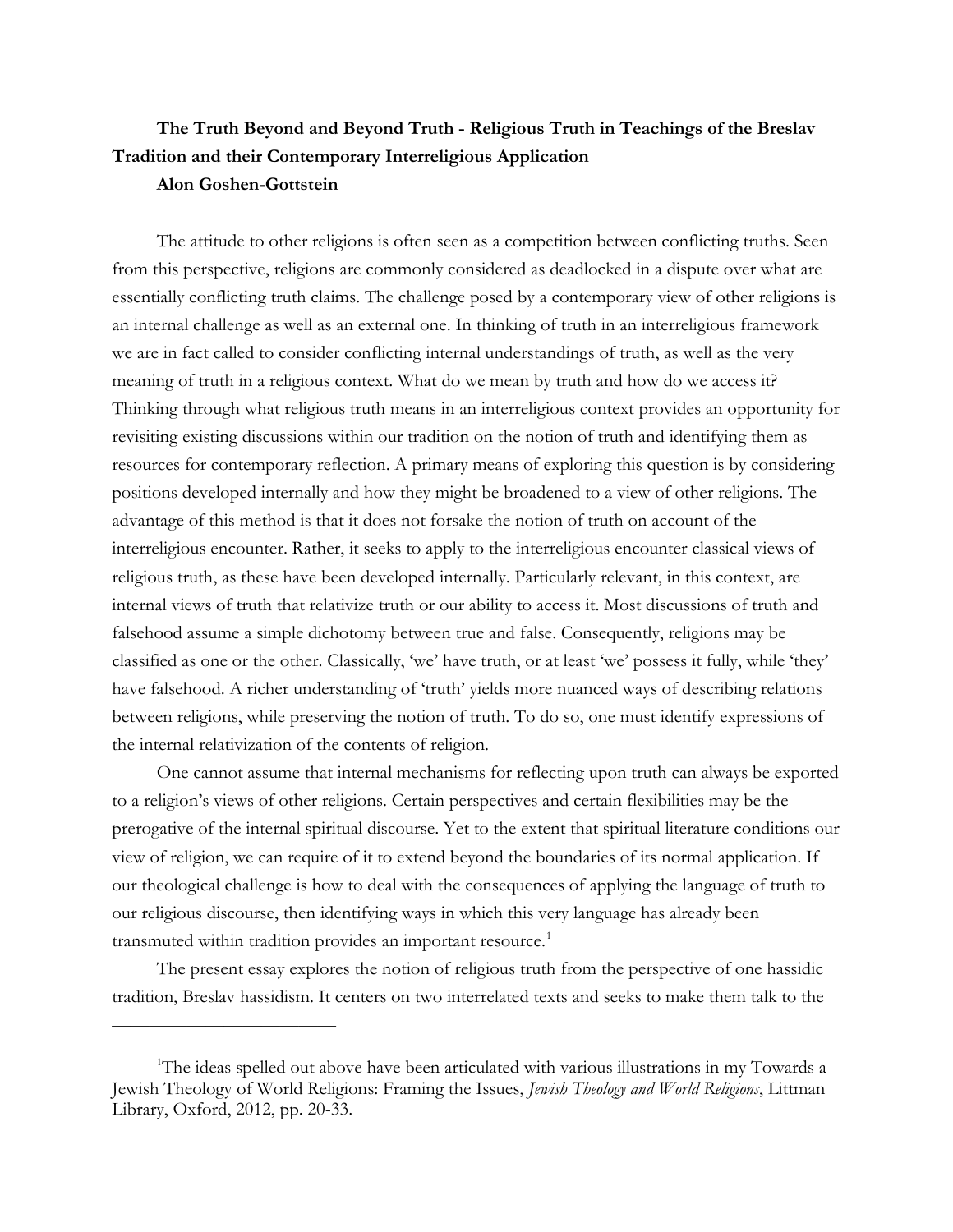present interreligious situation and the theological challenges of a contemporary Jewish theology of religions. The two texts are by the master and by the disciple who elaborates and expands upon the master's teaching. The master is Rabbi Nachman of Breslav, the disciple is Rabbi Nathan of Breslav/Nemirov. The first text we will study is Likutey Moharan 51, where R. Nachman presents a nexus of ideas, within which the notion of religious truth may be appreciated. This text, along with an important midrashic text, provide the basis for an extensive discussion of truth and its axiological value by R. Nathan in his Likutey Halachot, a commentary on the Shulchan Aruch, based on the theological and mystical foundations of R. Nachman's teachings.<sup>[2](#page-1-0)</sup> These two texts provide an opportunity to think through our views of truth, peace and tolerance and how they might apply within the present day interreligious context. Let us begin, then, by presenting the teaching of R. Nachman's that serves as the point of departure for the present study.

### **Likutey Moharan I, 51 - Truth: Returning from the Many to the One**

Rabbi Nachman opens his teaching with a discussion of how telling lies is harmful both physically and spiritually. The discussion is launched in a moral context, providing reasoning for why untruth is harmful. This practical-spiritual perspective leads to a broader reflection on truth in the metaphysical sense and how it relates to other core values:

> The emergence of falsehood, which is evil, which is impurity, is due to the remove from the One. Because bad/evil<sup>[3](#page-1-1)</sup> is opposition, for example: whatever is against a person's will is bad. And in the One there is no opposition, but all is good. As the rabbis taught (Pesachim 50), "On that day God will be one and His name one", that all will be for good.[4](#page-1-2) Because in the one there is no evil/bad. And therefore in the future will be fulfilled the verse: The speech (or tongue) of truth will endure forever (Prov. 12, 19). Because then all will be One, all will be good.

<span id="page-1-0"></span><sup>2</sup> On this work, see my essay The Halakha in Light of the Spiritual Life, *The Quest for Halacha*, ed. A. Berholz, Tel Aviv, 2003, Yediot Books, pp. 257-284 [Hebrew].

<span id="page-1-1"></span><sup>&</sup>lt;sup>3</sup>Hebrew uses the same word for both, and the present discourse slips between both senses of the Hebrew ra.

<span id="page-1-2"></span>The talmudic interpretation argues that in the future even what we perceive as bad will be good. Accordingly, the benediction made in response to events will change. Whereas today we make one benediction upon hearing good news and another upon receiving bad news, in the future all will be *hatov vehametiv*, affirmation of God's goodness. Even bad things will be considered good from the perspective of a future vision. Rabbi Nachman quotes the formula of this benediction as a description of the future state.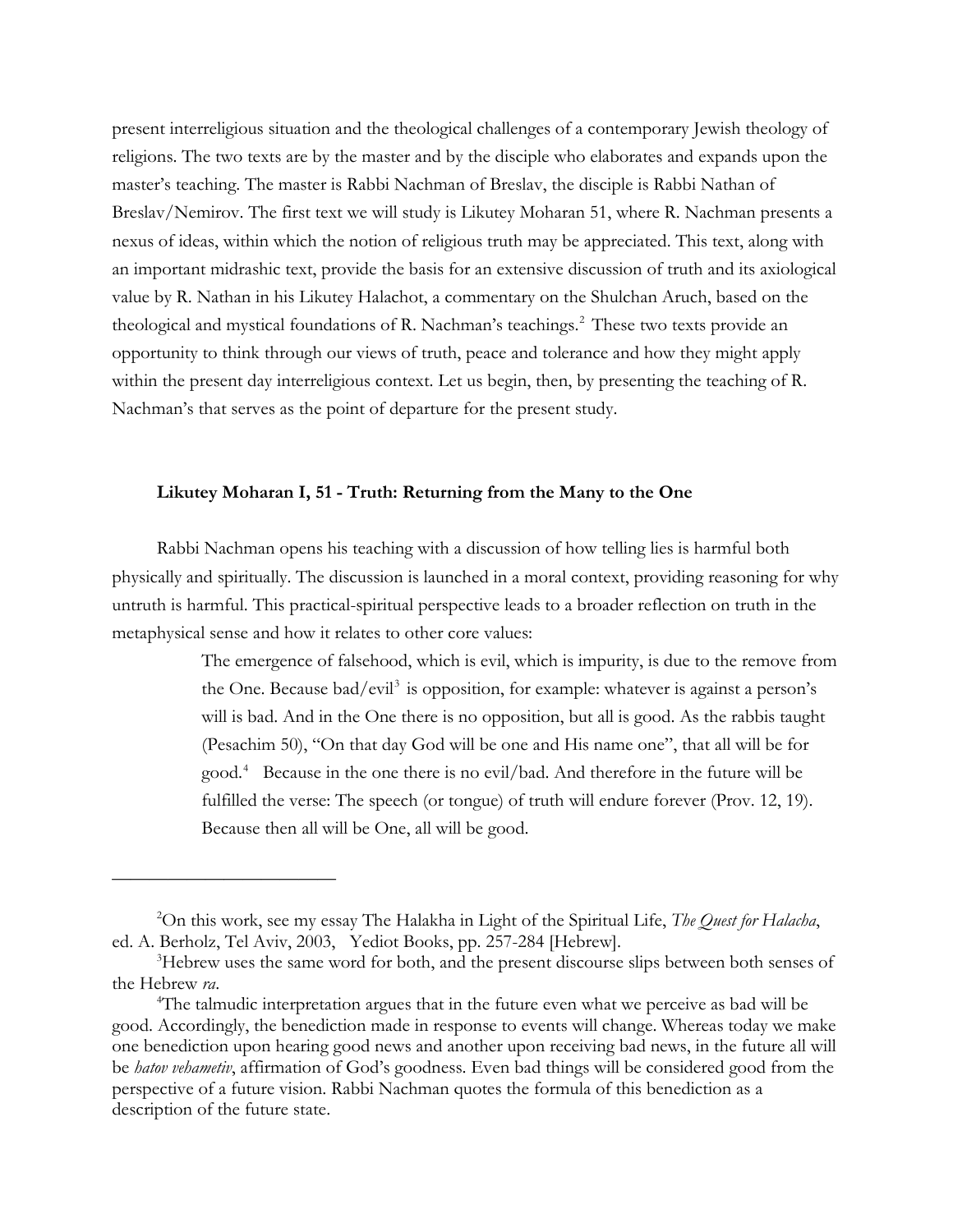For truth is one. For example, if we take a silver dish, and say that it is a silver dish, it is the truth. But when we say it is a golden dish, it is a lie. So we see that truth is one, because the only truth one can say is that it is a silver dish, nothing else, but falsehood is manifold, because one could say it is a golden dish, a copper dish, and other names. So the lie is in the aspect of "they sought many intrigues" (Ecc. 7). And this is why in the world to come evil will be eliminated, as will contrariety and tears.<sup>[5](#page-2-0)</sup> As it says,  $(Is. 11)$ "They will not cause any harm," that is the elimination of evil. And it says (Isa. 11) "the wolf shall dwell with the lamb and the tiger with the goat", this is elimination of opposition, and it says (Is. 25) "and God will wipe tears off every face," this is the elimination of tears, that are the aspect of lying.<sup>6</sup>

For then God will be one and His name one, which is all good, all truth. And this is why in the world to come all impurity will be eliminated, as it says (Zach. 13) "I shall remove the spirit of impurity from the earth," because then all will be one, as it says (Job 14), "who will produce the impure from the pure, is it not the move away from the One?"

The key to understanding this passage lies in the notion of unity and moving from the one to the many. The move from the one to the many is understood through a series of associations. It is also a move from the holy to the impure (purity being a means of restoring lost unity). Further, it is a move from good to evil. All these are born out by talmudic and midrashic associations. In context, Rabbi Nachman adds to this cluster of associations also the distinction between truth and falsehood. Thus, the move away from the one is a move away from Truth. Truth is only one, while untruth is manifold.

The association of truth, good and unity and their opposition as untruth, evil and multiplicity grounds the notion of truth in a very particular context. Truth is not necessarily cognitive, a statement to affirm or a proposition to which one must assent. Grounded in existence itself, truth is to be considered a metaphysical way of being, that has a moral and existential counterpart. Seen thus, truth is a total way of being. It is beyond the content of specific faith doctrines, though no doubt these too are implied by the notion of truth. It is, rather, a state of being, that can be variously described as true, holy, one, good. I am reminded of the vedantic attempt to speak of the ultimate *Brahman* by appeal to three primary characteristics, that are the only thing that may be affirmed of *Brahman - sat, chit, ananda:* truth-existence, consciousness, bliss. Thus, a compound of core attributes is suggested, wherein truth plays an important role. This compound expresses a core state of being. One of the ways of speaking of this being is truth, or perhaps we ought to say Being and Truth.

<span id="page-2-0"></span><sup>&</sup>lt;sup>5</sup>A reference to the earlier part of the teaching where lies and tears were related.

<span id="page-2-1"></span><sup>6</sup> The association between between tears and lying was established earlier in the teaching.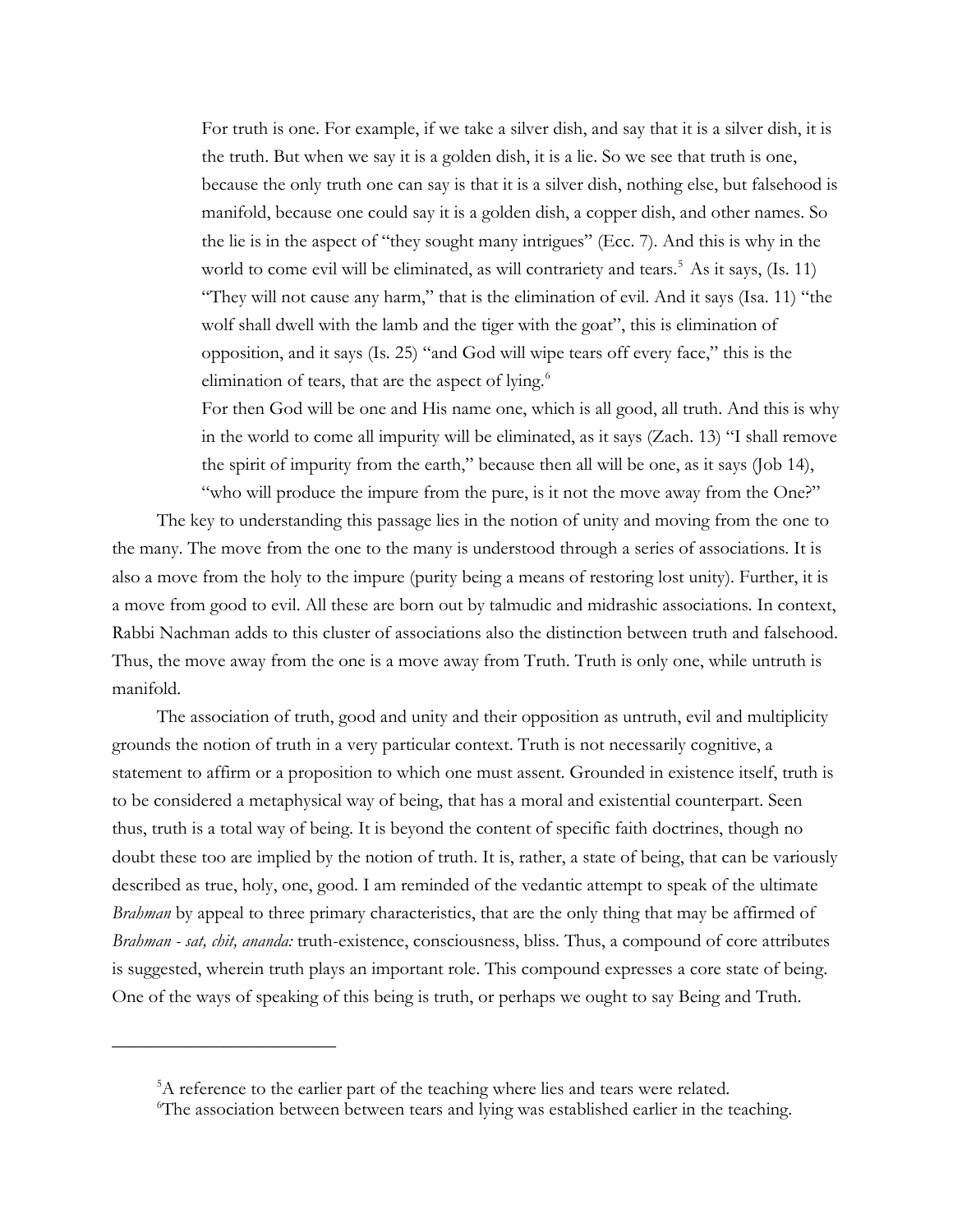It is interesting to note that none of the sources quoted by R. Nachman refer to truth. His sources speak only of good and evil, one and many, holy and impure. Reference to truth is thus imported by R. Nachman to this discussion. The import may be accounted for in light of the focus of this teaching, namely the avoidance of lies and the attempt to ground it in a broader metaphysical structure. It may also reflect his own intuitive understanding of how ultimate reality should be conceived of not only in moral but also in cognitive terms, hence the reference to truth.

Let us proceed further with the reading of teaching 51, as we seek to understand what truth means to R. Nachman.

> Prior to the creation, when creation was still in potential, so to speak, before He actualized it, all was one, all truth, all goodness, all holiness. Even the designation "pure" was not applicable. This is because purity applies only when impurity is also possible, as it is written "You will be purified of all your impurity" (Ez. 36,25). But when all is one, the aspect of "many intrigues", which is the essence of evil and impurity, as explained above, has no place. For purity is a mean between holiness and impurity, through which impurity is rectified, as in "you shall be purified of all your impurity".

This is also the aspect of free choice, which is a mean between two things. And this cannot apply before creation, for then all was one, and in the one there is no choice, choice being an aspect of purity. And when God brought creation forth from potential into actuality, there were two things, the aspect of the One and creation. And then free choice applies, which is the aspect of purity, which is a mean between the one, for it is close to it, and has not yet come to the many intrigues, that are the evil and impurity. Nevertheless, it is an indicator and a sign of the devolvement, for it can devolve until it becomes bad and evil...and this is why it is possible to purify and to raise impurity to purity, for it devolved from purity, as it says "and you shall be purified of all your impurities"....

And all this..the aspect of purity, the aspect of free choice, from which comes the essential devolvement of impurity, which is evil and contrariety, the aspect of lies, all this comes from the aspect of "after creation", after creation came forth from potential to actuality, for then there were, so to speak, two aspects, that is the One and creation. We see therefore that the essential hold of falsehood, which is impurity, is on account of its distance from the one, that is from the aspect of "after creation".

The concept of truth is situated in this discourse within a cluster of ideas or values. Significantly, truth is not the starting point of this metaphysical presentation, grounded in the process of creation. Rather, the entire process is grounded in creation, in the act of becoming and in the move from the one to the many. This move is related to the move from holiness, through purity,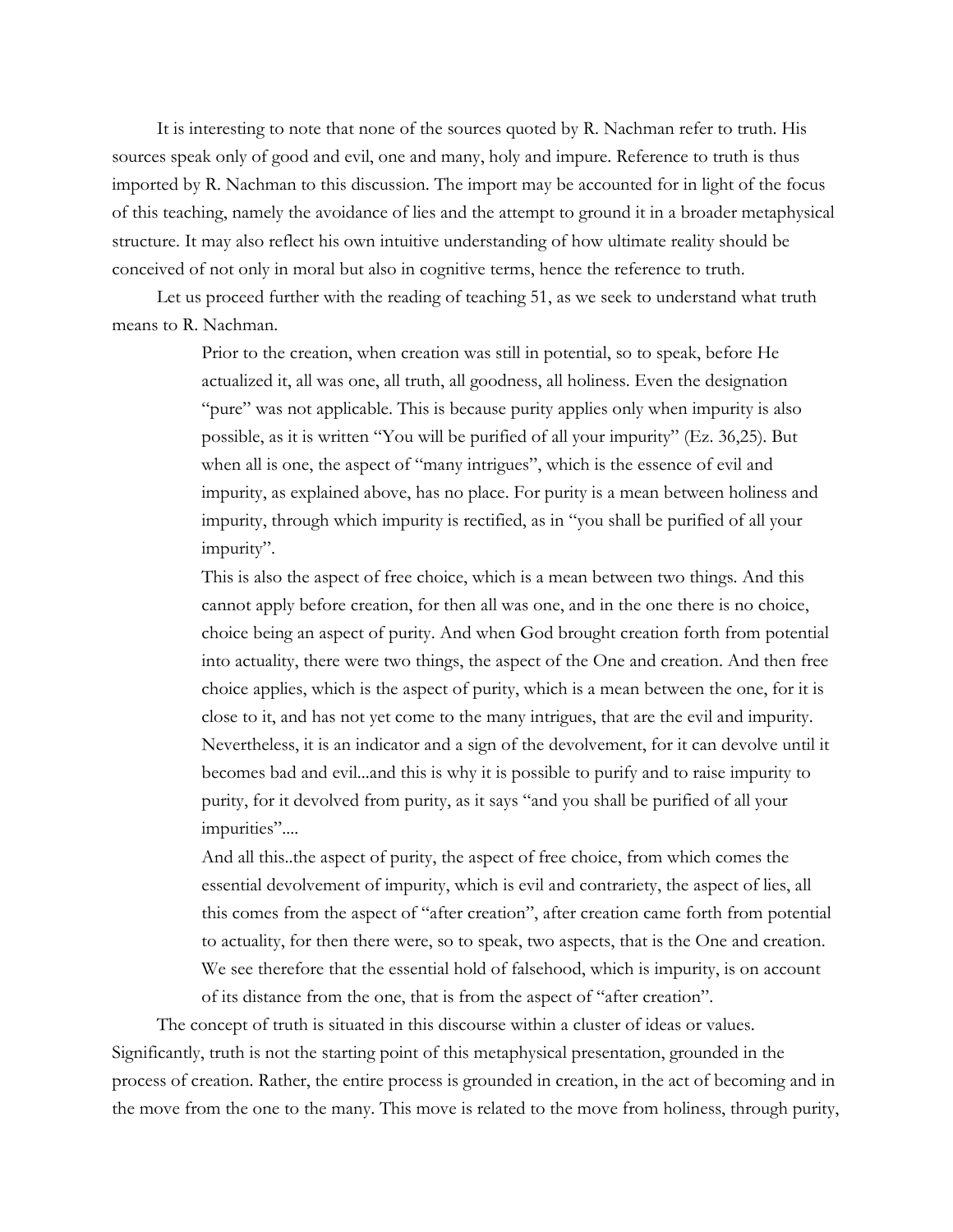to impurity and also from the one truth to the many intrigues of falsehood. Truth is thus related to and grounded in existence itself in the most fundamental way. Accordingly, if we ask what religious truth is by this view, we would respond it is being grounded in the divine reality itself, a reality both distinct and prior to creation. Truth and unity are identified with the state of existence prior to creation. With creation comes multiplicity and the fall away from the one, true, pure and good state of being. Thus, attaining truth involves gaining a state of being that transcends the created order. For R. Nachman, as a mystic, such attainment seems possible, in that our consciousness can rise above the multiplicity of existence and regain a lost unity of being. Rising above creation to the One at its root allows us to enter a state of goodness and truth that is reserved for God alone. Thus, Truth is a sharing in God Himself. This is a significant insight, inasmuch as all truth would be grounded in God and an expression of having entered the divine life in some conscious way. This formulation would exclude identification of truth with a path, a teaching, even Torah itself. These could be considered part of the created order, or at least their lower expressions would be identified with it. Only the higher aspects of Torah and religion, such that are grounded in divine being itself, may be said to be "truth."

Such an understanding is of course full of potential for interreligious relations. It suggests that religion, my religion, is not to be automatically identified with "the truth." Rather, Truth is a particular high point of the spiritual life, only attained by those who have reached into the depths or height of the spiritual life, or divine reality itself. While nothing is stated in relation to other religions, grounding Truth in God, rather than in religion, does open up the possibility that this structure may be applied not only to Judaism, but to all religions. All religions could span the duality of God and creation, the choice between pure and impure, good and evil, that is fundamental to the spiritual life. As such, in their lower expressions, they are to identified with the process of purification, still removed from "truth" in its highest. Only as they make direct access to the higher reality of the One available can they be considered as "truth." And precisely because all comes from the One, all religions may point to that same One, and provide access to it.

Reading on in R. Nachman's teaching, we learn:

————————————

And through divine providence, even after the act, when God brought forth [creation] from potential to actuality, all things are united with Him. And evil draws its vitality from the residue of providence, that is from behind his shoulders, as is known, $<sup>7</sup>$  $<sup>7</sup>$  $<sup>7</sup>$  and it</sup> is far from the One. And through truthfulness God's providence is upon him (i.e. the truthful person), as it says "My eyes are upon the truthful" (Ps. 101,6). And through

<span id="page-4-0"></span><sup>7</sup> Suggesting a backhanded dependence on divine life, as opposed to the direct reception of divine bounty. See Zohar 3 14a.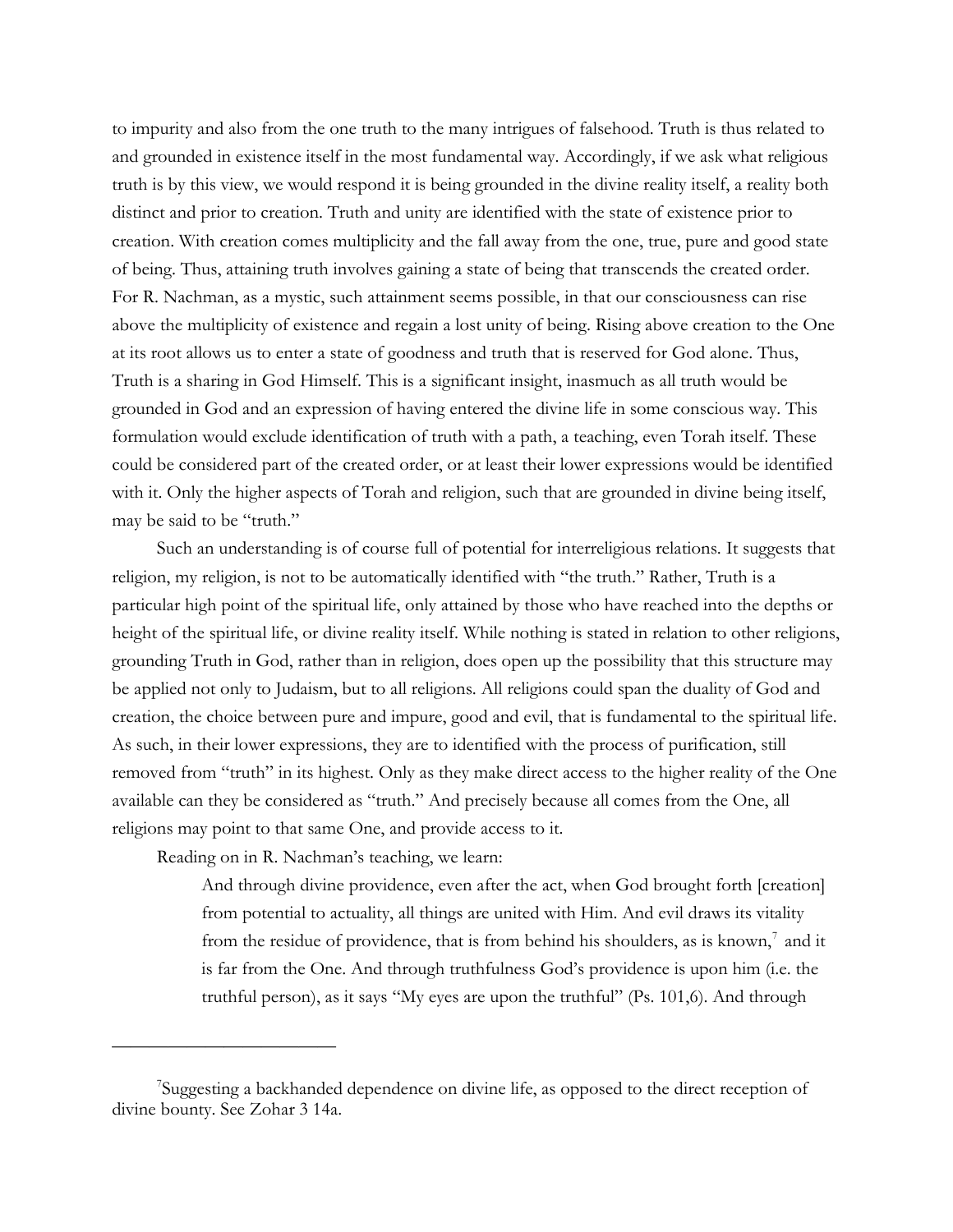falsehood, which is evil, he removes God's providence from himself, as it says "He who speaks falsely will no be sustained before My eyes" (ibid.), and his vitality comes only from behind the shoulders.

We see therefore that when a person wants the state of after becoming and activity, when [God] brought potential into actuality, to be all one...as it was before, when all was in potential, he must keep himself from falsehood, and thereby God's providence is upon him, and then all is One.

The metaphysical description has direct moral consequences. Lying removes one from the unity of being and precludes providence, locking a person into the state of multiplicity associated with the becoming of creation. Telling truth evokes the primordial, pre-created state, where divine unity is identical with the Truth. This primordial unity can be evoked because there is a way of applying or drawing forth the state of unity, associated with God and with the pre created state, within the order of creation and its multiplicity. This is attained through Providence. Providence, expressed through the metaphor of God's eyes, is a means of reconnecting with God. As God is the ground of the One, the Good and the True, so too He is the means of realizing them within the created order, through providence. This realization is achieved by bridging the metaphysical and the moral. The Hebrew *emet* expresses both "truth" and "truthfulness", the former a metaphysical state, the latter a mode of being, a moral virtue. The linguistic identification allows R. Nachman to make the move to the moral domain, affirming that truthfulness is a means to Truth. By telling truth in one's life, affirming the one message of truth applicable to a given situation, one is recalling the higher spiritual reality of the One, drawing forth Providence, and in some way undoing the harmful effects of creation. If creation meant a move away from the One, truth telling, much like purification, leads one back from the many to the One. To speak truth is thus to rise beyond creation, returning to the creator, identified with the One, drawing forth His providence, living in Him.

As our analysis suggests, the governing notion of the metaphysical discussion is unity and its devolvement into multiplicity. This engenders purity, choice and the move to falsehood. Truth is thus derivative of unity. Why then does R. Nachman place an accent on truth, especially given that his sources give much greater prominence to notions of evil, impurity and multiplicity than to the concerns of truth and falsehood? The answer seems to be twofold. In terms of his work as a commentator, R. Nachman is commenting upon a famous mystical passage that speaks of the harmful consequences of telling lies to the mystical quest. In the famous story of the four who entered paradise, as it is narrated in Bavli Chagiga 14b, R. Akiva warns the other three sages not to tell untruths, for the one who speaks falsehood cannot remain in God's presence. The latter-day mystic is thus invited to reflect on the relationship between telling falsehood and "getting it wrong" in mystical terms. R. Nachman's mysticism is based on the experience or reality of return to the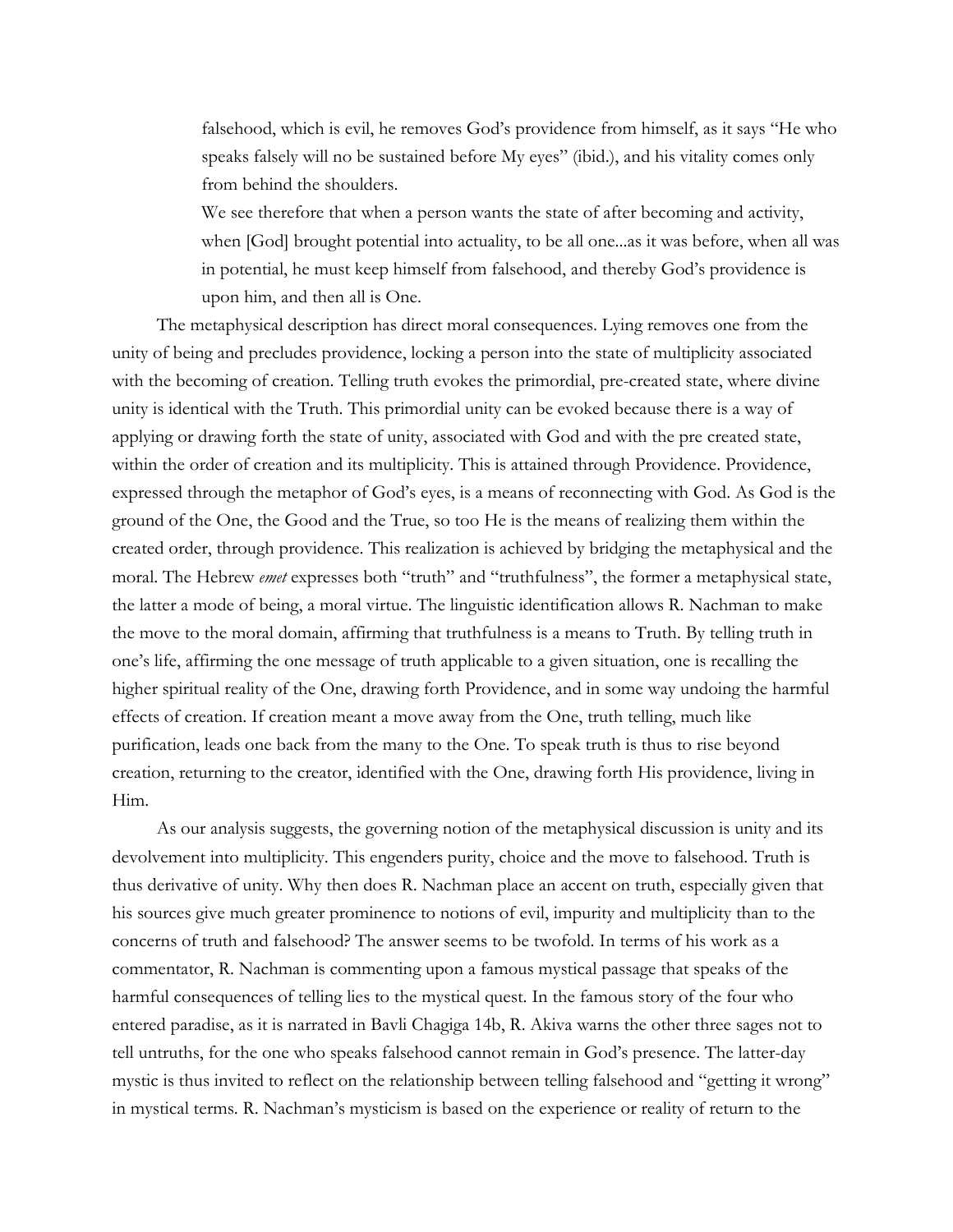One, beyond evil, multiplicity. To this cluster it is easy to add truth and falsehood and to suggest that the moral dimension of *emet* excludes one from its metaphysical counterpart. Thus, one reason for why R. Nachman may push truth telling as central to the mystical process may be hermeneutical, his dependence on a text that ties the two together. If so, his primary concern for "truth" is less for truth in the abstract, theoretical (and we may add philosophical, dogmatic) sense, than with its applied sense. We know what truth is in daily life and are required to practice it. Its benefits are the return to the reality of God, itself understood as Truth. Truth then is not some independent value, but simply a way of saying "God". Where truth takes on specific contours is in the moral domain, in the act of telling the truth.

There may be another reason why R. Nachman offers us such a moral conceptualization of truth in mystical and metaphysical terms. He may simply wish to illustrate the fruits of proper moral behavior in the spiritual life. His work as a spiritual teacher indeed spans the range of the greatest spiritual heights and their grounding in everyday moral life. If so, it is all the more the case that what matters most about truth is not its abstract formulation. Rather, truth is to be appreciated in daily life through truthful living. Its metaphysical fruits are in the return to union with God, who is Truth. At either end, daily truthfulness and divine unity, "truth" is not some abstract value one must uphold, a statement, an affirmation, but rather reality itself lived properly. Living reality properly by telling truth grounds one in reality itself, in the "truest" sense, in God Himself.

All this is, of course, highly relevant to how "truth" is to be approached in the dialogue, or even competition, between religions. Truth, in this view, is not the primary value; reality is. The value of truth is not to be sought by affirmations, declarations and formulations. Rather, it is to be tested through living and practicing truthfulness, and remaining united to God. Truth is in reality, not in the mind, or in the proper formulation. And while R. Nachman may have never been challenged to articulate things in this way, $\delta$  in fact this formulation removes truth from the field of discussion between religions. If one practices truth, one is in the Truth. This is the message of grounding the metaphysical in the moral. It is as applicable to one religion as to the other, thereby eliminating competition over "truth."

<span id="page-6-0"></span><sup>&</sup>lt;sup>8</sup>R. Nachman is one of the most outspoken authors on matters of universalism and a universalistic mission of Judaism and the spiritual life in relation to non Jews. The only song he composed, which is printed at the opening of *Likutey Moharan* under the title *Shir Na'im* incorporates elements of a Jewish view of other religions. In it he distinguishes clearly between the value of Judaism and other religions and from a common perspective he would certainly not consider them as possessing equal value. Nevertheless, the metaphysical perspective of reference to absolute truth, as expounded in Torah 51, makes it possible to consider relativizing all religions, including Judaism, in relation to pre-created reality.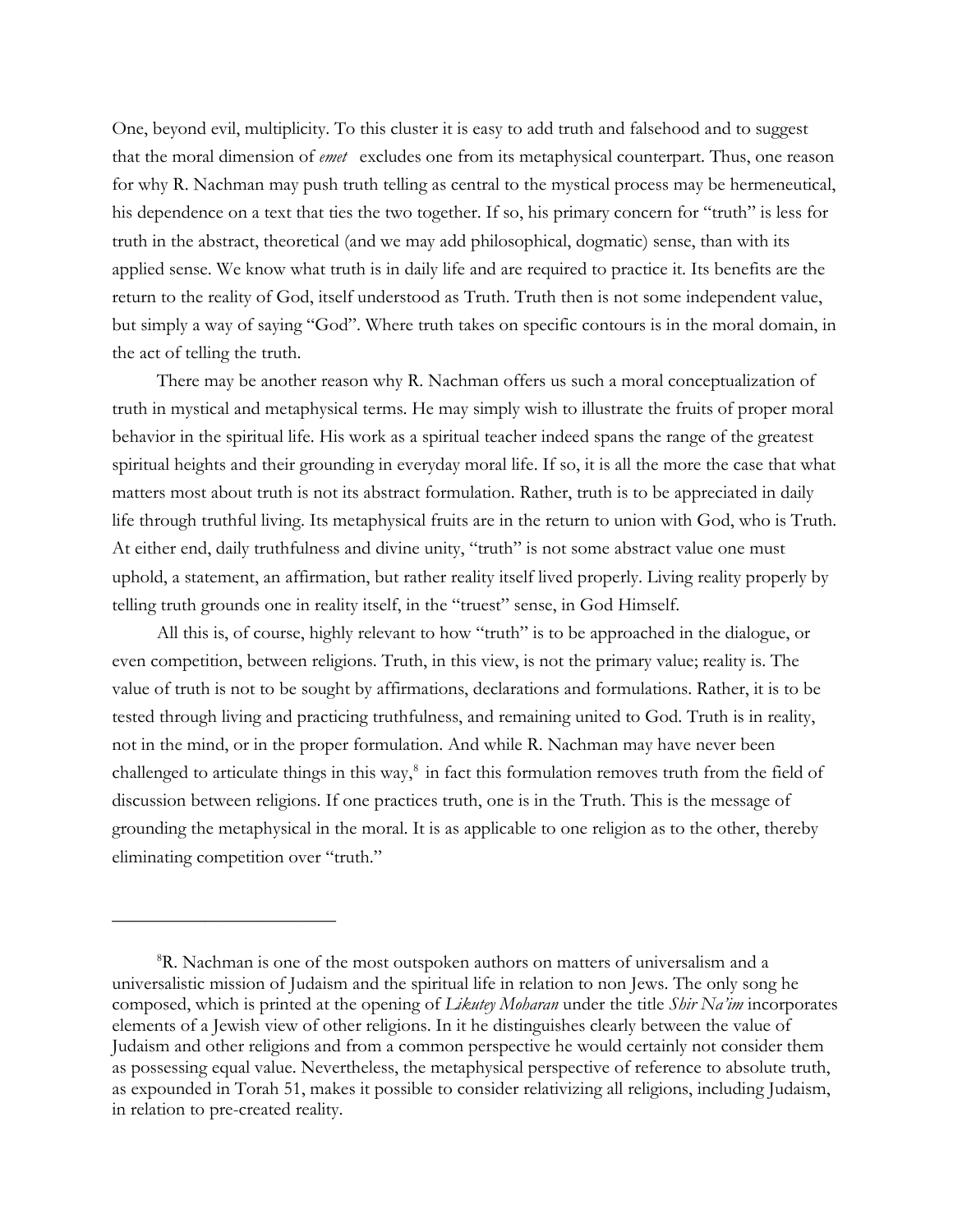#### **R. Nathan of Breslav - The Impossibility of Religious Truth**

This teaching of R. Nachman's provides the foundation for a lengthy exposition by R. Nathan in *Likutey Halachot*, Hilchot Ribit 5. R. Nachman's discussion provides the theoretical framework for a lengthy discussion of internal Jewish pluralism that explores the relative values of truth and peace, and that provides us with one philosophical and textual strategy for relativizing religious truth. As we noted in the discussion of R. Nachman's text, R. Nachman's use of "truth" did not include reference to the content of truth, in the form of specific beliefs, positions, dogmas etc. R. Nachman avoided the aspect of "truth" that is typically the focus of discussions of religious truth. It is R. Nathan who introduces this aspect of "religious truth" into the discussion. He does so by constructing an entire theoretical edifice on the foundations of Teaching 51, quoted above. In the process he comments not only on R. Nachman's teaching, but also on a foundational midrashic text, that allows him to work through the value of religious truth and to relativize it. Therefore, before turning to R. Nathan's discussion, let us first consider the rabbinic commentary on Gen. 1,26, found in Genesis Rabba 8,5:

> R. Simon said: When the Holy One, blessed be He, came to create Adam, the ministering angels formed themselves into groups and parties, some of them saying, 'Let him be created,' while others urged, 'let him not be created.' As it is written, "Lovingkindness and truth met, justice and peace kissed." (Psalms 85:11): Lovingkindness said, 'Let him be created, because he will dispense acts of lovingkindness'; Truth said, 'Let him not be created, because he is full of lies'; Justice said, ' Let him be created, because he will perform acts of justice'; Peace said, 'Let him not be created, because he is full of strife."' What did God do? God held Truth and cast it to the ground, as it is written, "and truth will be cast to the earth." The ministering angels said before the Holy One, "Sovereign of the Universe! Why do you despise Thy seal? Let Truth arise from the earth!" Hence it is written, "Let truth spring up from the earth." (Psalms 85:12)

This midrash expresses the complexity of the human person, reflected through an angelic dispute as to whether man should be created. The angels are consulted by God, a rabbinic strategy for making sense of the plural form of "Let **us** make Adam" in Gen. 1,26. The consultation yields conflicting opinions, reflecting the complexity of the human person. In terms of both truth and peace, man is judged as deficient and not worthy of being created. Truth and peace are the two values in which the human person is lacking. The angels are locked in what seems like a tie, with each side citing two qualities to support its view. The tie is broken by a surprising act of God, who moves from a position of taking advice to a position of taking action. God casts truth to the ground, thereby expressing his own preference for the creation of man, even at the cost of sacrificing truth.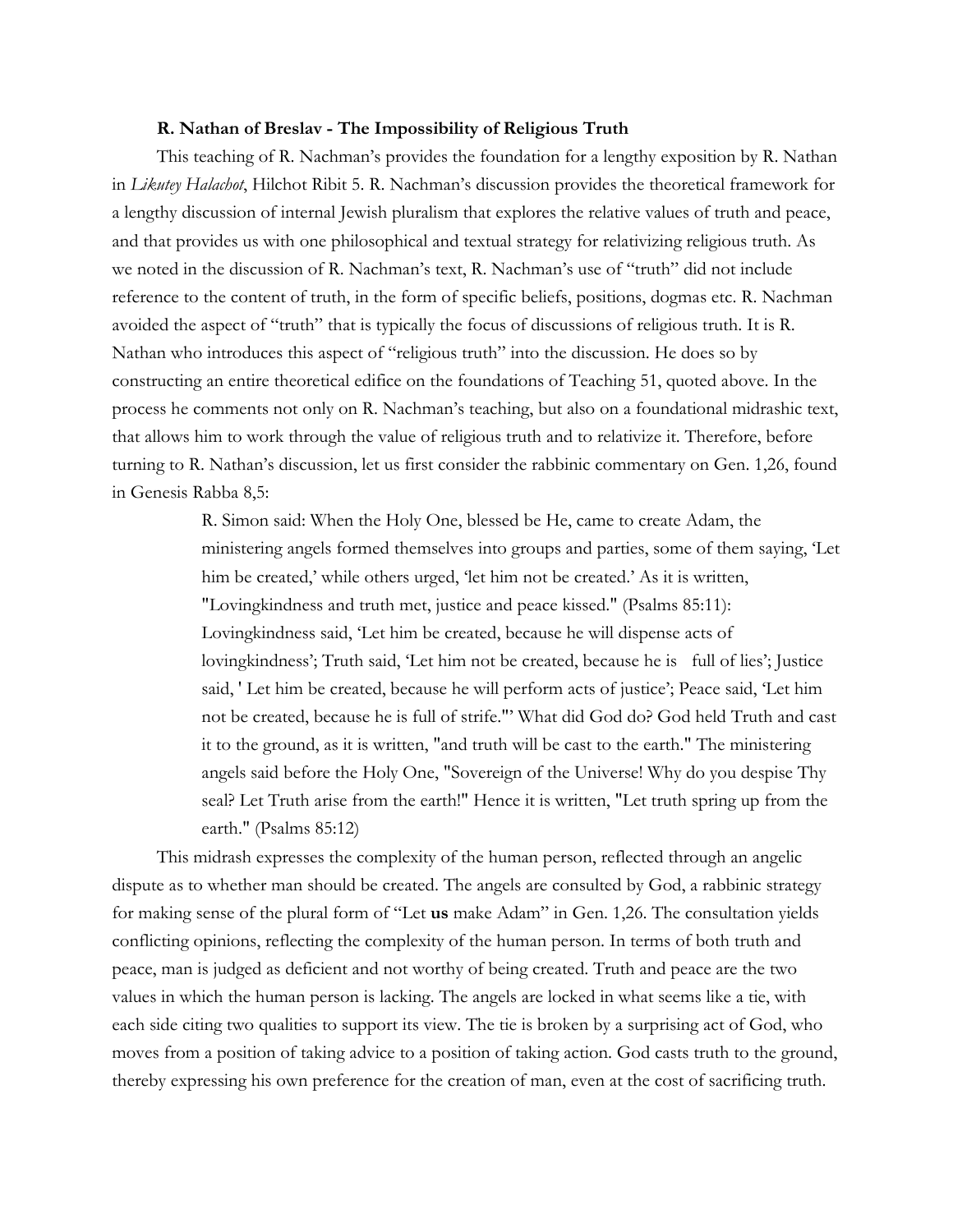Lest we think that truth is of little value, the text goes on to affirm it is God's seal, thereby making God's choice all the more pronounced.

This midrash is read by R. Nathan with in great detail. In what follows, I shall present excerpts from R. Nathan's reading, too long to be translated in full, and explore their implications for the notion of religious truth as such, and in particular for a contemporary view of religious truth in an interreligious context.

In analyzing this midrash, R. Nathan begins by posing the question of how truth could contradict God. Recalling the association of God and truth, as we encountered it in R. Nachman's teaching, the question is all the more relevant. The core strategy that will serve R. Nathan in making sense of this midrash, thereby introducing a Jewish theory of pluralism, is a theory of layered truth, whereby truth is appreciated in or through multiple levels, with clear hierarchy between them. The hierarchy is reflected in the choice of heroes of this midrash. The midrash juxtaposes God and the angels with reference to man. Students of rabbinic thought are familiar with the prominent motif of the superiority of the human person to angels. When God seeks to create the man he is, in fact, creating a being that is superior to the angels, and whose true value eludes the angels. Truth, in this midrash, is a class of angels. Man may be untruthful, but his value transcends that of the angels, who can only judge from their perspective. God sees things differently, so to speak beyond truth itself.

To understand what makes the human person more than the angels we must return to the very foundations of creation. Creation was made so that God may be known. But how is God known? The path of humans to knowledge of God passes through the complexities of choices, engendered by the duality of good and evil. It involves descent into the material world. It involves a strenuous process, the fruits of which are qualitatively different than the knowledge of God that those who do not go through such confrontations, that is the angels, can attain. Therefore, only humans, who experience the choice of good and evil, can know God truly and therefore humans represent the pinnacle of creation, viewed from its ultimate *telos*, the knowledge of God.[9](#page-8-0)

In developing a layered notion of truth, R. Nathan formulates the distinction between *emet*, truth, and *emet la'amito*, best translated as ultimate truth, even though its literal rendering is something akin to truth in its truthfulness, or truly true. The very notion of a layered truth would seem to go against the principle that R. Nachman had enunciated that truth is one. Let us see how R. Nathan works around this tension:

<span id="page-8-0"></span><sup>9</sup> The conceptual matrix plays humans and angels against each other, as does our very foundational midrash. Note, however, that in R. Nathan's discourse "Israel" substitutes "humans". The universal applicability of this theory of truth to interreligious relations, returning to its original conceptual framework, referring to humans rather than to Israel, will be the subject of discussion below.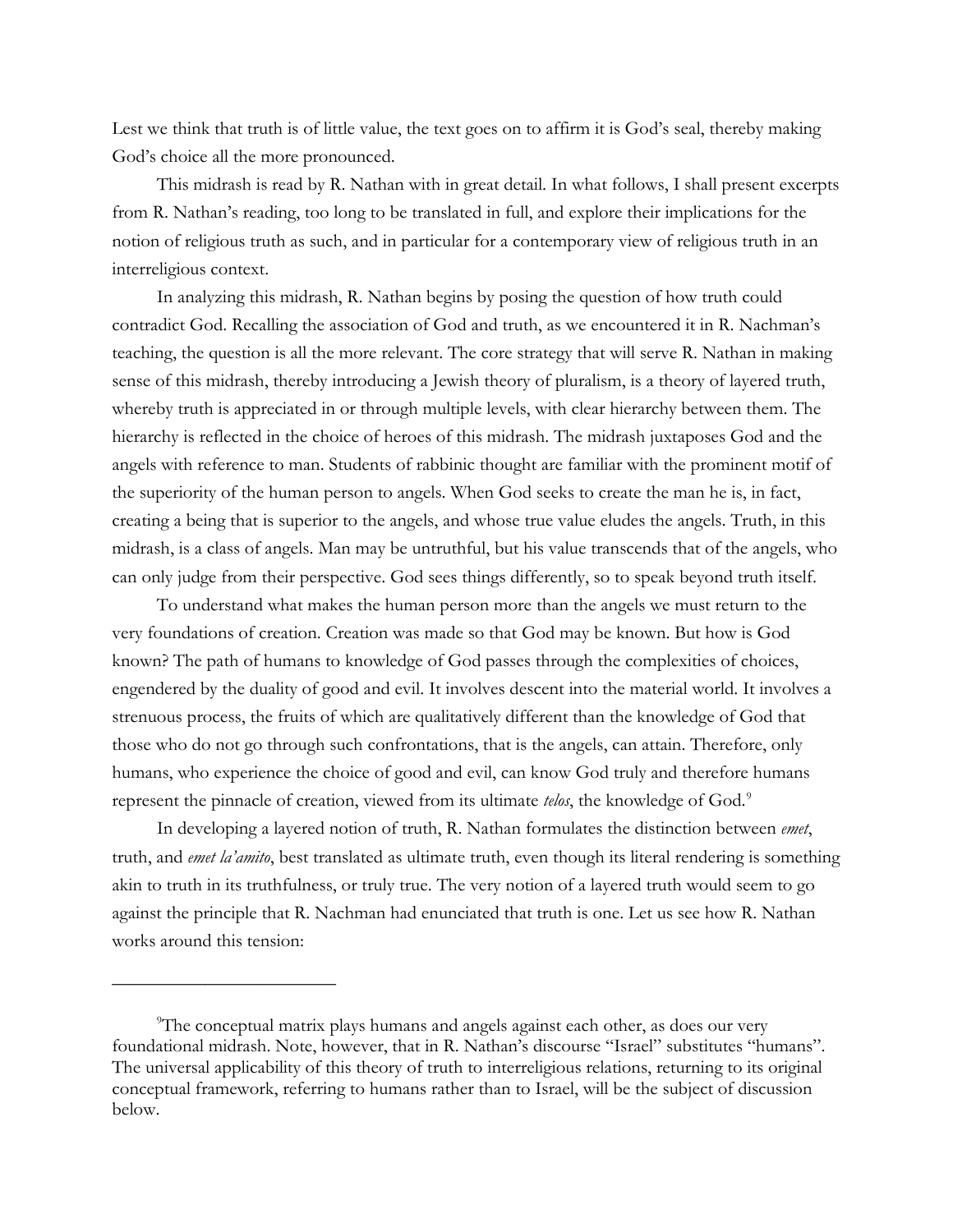There are several aspects concerning truth, for truth is one...but one requires great effort to attain ultimate truth in its ultimacy. Even in wisdoms of this world it is hard to attain the truth, as scholars who seek to understand through their wisdom recognize, where no wisdom is really fully known (except for mathematics and algebra), all the more so in the wisdom of the knowledge of God, that cannot be attained through any wisdom and mental attainment, except through efforts and the labors of the true righteous, who withstand temptation and are purified of all earthly desires. Only they attain in truth the knowledge of God, to the degree that their knowledge, in the world to come, will be the source of the angels' knowledge of God. (subsection 16)

Affirmation of truth's unity is now focused on ultimate truth, which is the only real truth, though relative truth is still recognized as truth, though on a lower level. Note how experiential and grounded in life truth is. It must grow from experience, not from speculation, or mental formulation. And it is only the experience of free choice and confronting evil that provides access to truth. If, for R. Nachman, free choice was a sign of falling away from the One, for R. Nathan free choice, associated with the human person, is the only means of attaining the ultimate truth. This is a reversal of the process from metaphysics to spirituality. From the perspective of metaphysics, choice is a descent from ultimate truth. From the perspective of human experience, choice is the only means of purification, through which one attains the ultimate truth.

A closer comparison of the teachings of the master and the reworking of his disciple shows the originality of the latter, who almost stands the thought structure of the teacher on its head. Unlike R. Nachman, for whom truth was part of a cluster, that included the values of the good, holy etc., R. Nathan's's discussion revolves exclusively around truth. The move from the one to the many, from God to creation, from truth to untruth, is actually not a move away from the truth but the means of attaining the truth absolute of *emet la'amita*. What characterizes ultimate truth is that it can only be known through human experience, not angelic. And human experience, by definition, is founded on the move from the one to the many, on entering into life on the earth plane, characterized as it is by conflict, the challenges of impurity and multiplicity of opinion. What for R. Nachman was a fall away from truth, is for R. Nathan the necessary and exclusive means for attaining the higher divine truth. By going through the trials and tribulations of an earthly life a higher kind of truth can be discovered, a truth unknown to the angels. Thus, the truth that God desires is a truth that grows out of multiplicity, conflict, contrast, the move away from the one, pure, the true.

In this light us revisit the description of God casting truth to the ground. If, on first examination, this description was an expression of rejection of truth's counsel and an indication of God's desire in the creation of the man, R. Nathan's reading suggests more specific meaning to the act of casting to the ground.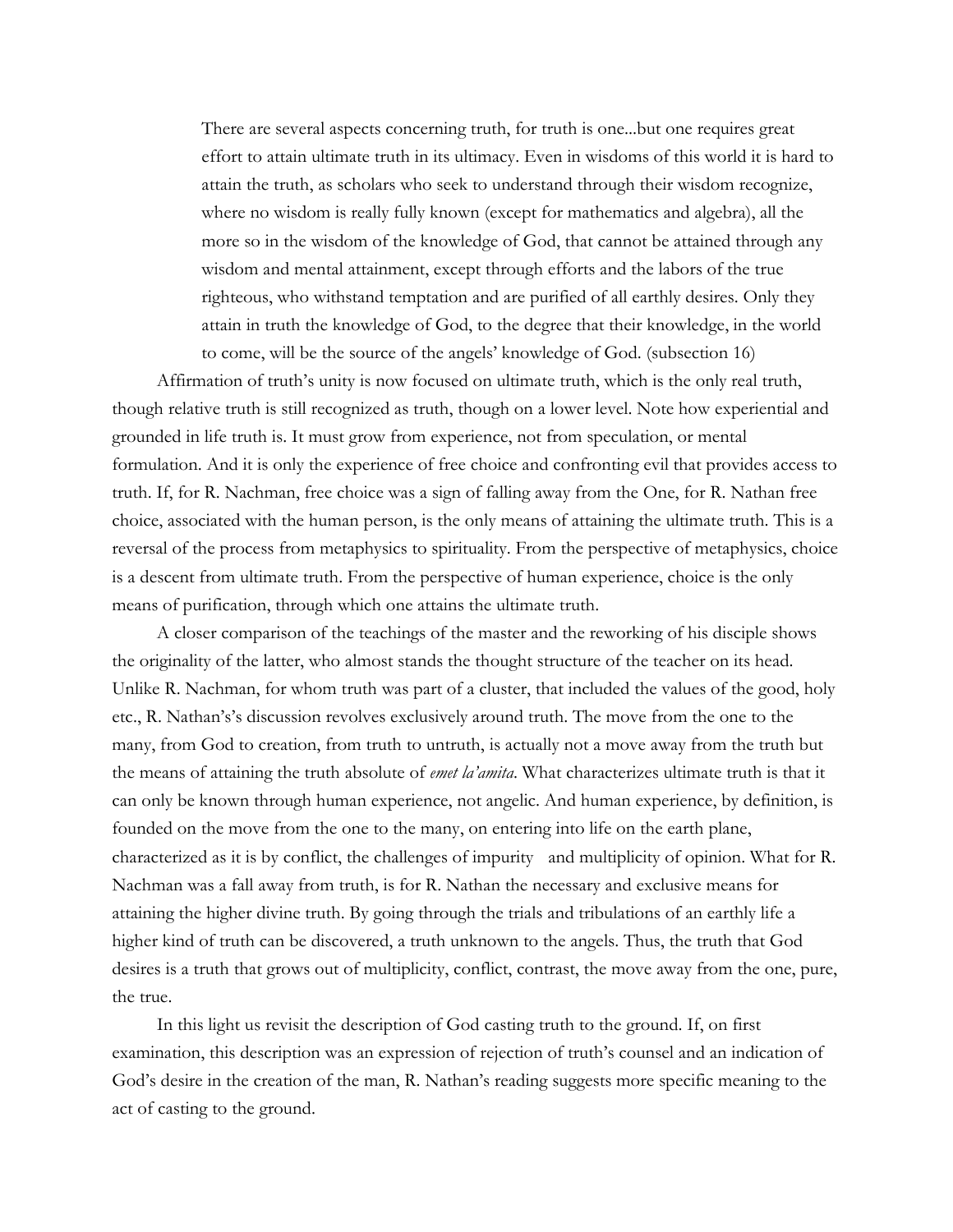Ultimate truth can only be attained in this world, by passing through trials. And this is why God took truth and threw it to the ground, removing it from himself. Because God does not chose such a truth, even thought its intention is, in truth, well received, yet it has not yet attained the truth of God's knowledge, not having been in this world of free choice and not having been purified and refined in the multiplicity and untruth [through which] truth can be ascertained from multiplicity and untruth. This is why [God] decreed to cast truth to the earth, for this itself is the rectification and working out of truth, by throwing truth to the ground...through this very means truth will be worked out and purified, through the truly righteous, and only then clear truth will be revealed, so that one can attain the knowledge of His truth, in a way that would have never been possible to attain when truth was above in the supernal worlds, where there is no untruth.(subsection 19)

To cast to the ground is thus to point to an alternative truth, a higher truth in fact, one that rises from the ground, tested through plurality of opinions, and the multitude of temptations that make up our life.

In the move from the one truth that represents the state of the world before creation to truth as it is known here below one must not seek to replicate truth as one, unique and exclusive, as indeed truth ultimately is. Rather, the move to multiplicity within creation means that truth in its unique sense cannot be known in our common reality. Metaphysical multiplicity translates into ideological pluralism. This does not mean renouncing the uniqueness of ultimate truth, but it does make it far less accessible. Ultimate truth becomes accessible only to those who successfully traverse the multiplicity of reality, with its attendant imperfections and impurities. It thus becomes the lot of a very narrow group of individuals, zaddikim, those masters who successfully traverse the multiplicity of reality discovering its deeper unifying power within.

R. Nathan does not tell us in what such truth consists and how it is different, but there are several keys that allow us to suggest that it is precisely its composite, synthetic nature, grounded in the plurality of opinion that makes it richer and somehow more authentic than angelic truth.

One of the keys is the view of Messiah as the one who is able to reconcile and harmonize all forms of truth into a greater whole, from which the fullness of divine truth emerges. Messiah comes at the height of multiplicity, when the world has been greatly filled by people.<sup>[10](#page-10-0)</sup>

<span id="page-10-0"></span> $^{10}$ In one wording R. Nathan speaks of the numerical increase of Israel (subsection 17). In another he simply refers to population explosion and its attendant pluralistic explosion of opinions (subsection 18). Even if R. Nathan does not extend his thought so far, the thought structure of multiplicty leading to messianic revelation invites broadening to include all peoples and opinions,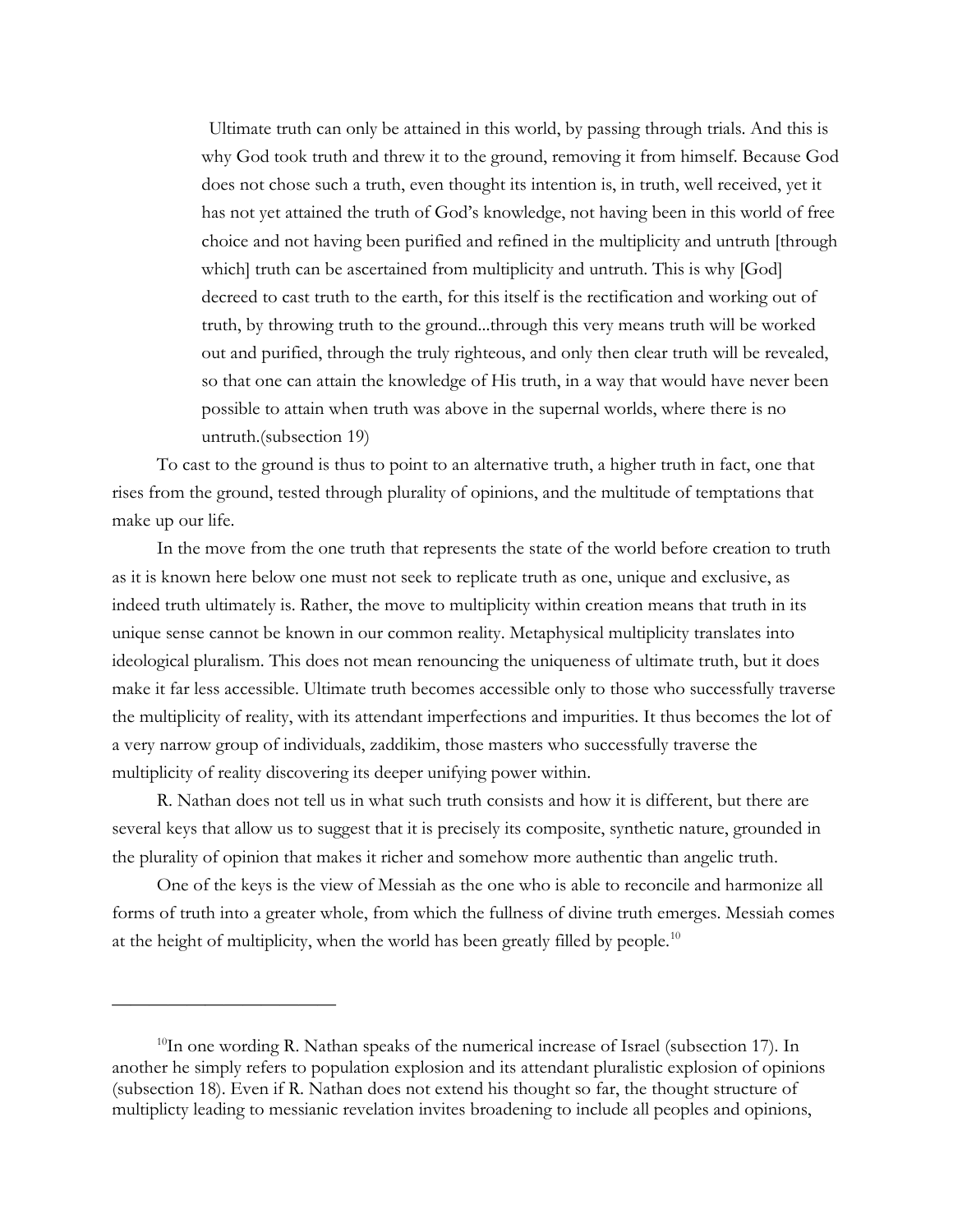The core revelation of truth in its fullness will be through our righteous Messiah, who will come at the end of these days, when the world has become increasingly populated. And the multiplicity is primarily a multiplicity of opinions, that there is great divergence of opinions....and Messiah, in the fullness of his righteousness, will attain the absolute truth and reveal the truth in the world, and then redemption will be complete and the purpose of creation will have been fully realized. (subsection 18)

Messiah, so it seems, does not simply affirm one truth over another. Nor is he presented as simply withstanding temptation or the confusion generated by the multiplicity of opinions, affirming one particular worldview. Rather, I would suggest Messiah has the capacity to integrate and accommodate the plurality of competing views into a synthetic, composite or otherwise fully realized view of the truth.<sup>[11](#page-11-0)</sup> This understanding is corroborated later in the teaching, when R. Nathan speaks of the changes that occur in the world and how one must discover the truth through these various changes. In this context, R. Nathan says the following of Messiah:

> Messiah, through whom is the essential revelation of truth in the entire world, will come at the end of days precisely after time has been extended and gone on for long, from the creation of the world till the time Messiah will come. And so there will [already] be many people and many opinions and wisdoms, which is the essence of multiplicity and changes, on account of which untruth has taken a hold leading God to cast truth to the ground...it is precisely then that the great rank of the Messiah will be seen, as he reveals the truth then out of so many changes"(subsection 49).

To speak of truth as being revealed out of many changes seems to be more than affirmation of the ability to uphold one truth despite many challenges to it. Rather, the one truth seems to grow out of these changes, transcending them and pointing beyond to a truth that integrates, synthesizes and harmonizes these various changes into a greater understanding of Truth.

Another suggestive way of thinking of the truth that is attained through the process of struggling to attain truth in the midst of multiplicity on the earth plane grows directly from the image of truth being cast to the ground and the prooftext from Ps. 85,12 truth will spring up from the earth. Casting truth to the earth is read by R. Nathan in analogy to the sowing of a seed in the

both in view of the expanse of the human family and in view of the universal mission of the Messiah.<br><sup>11</sup>Such a view is, of course, the messianic view of Rav Kook. I believe I am not simply reading

<span id="page-11-0"></span>Rav Kook into R. Nathan. Rather, R. Nathan's thought structure leads to this point, though he himself never articulates the full meaning of this thought structure. His concerns were different, contained within a more limited social framework. That he did not spell out the full implications of his thought structure does not take away from their potential. The continuation of the present paragraph lends further support to this reading.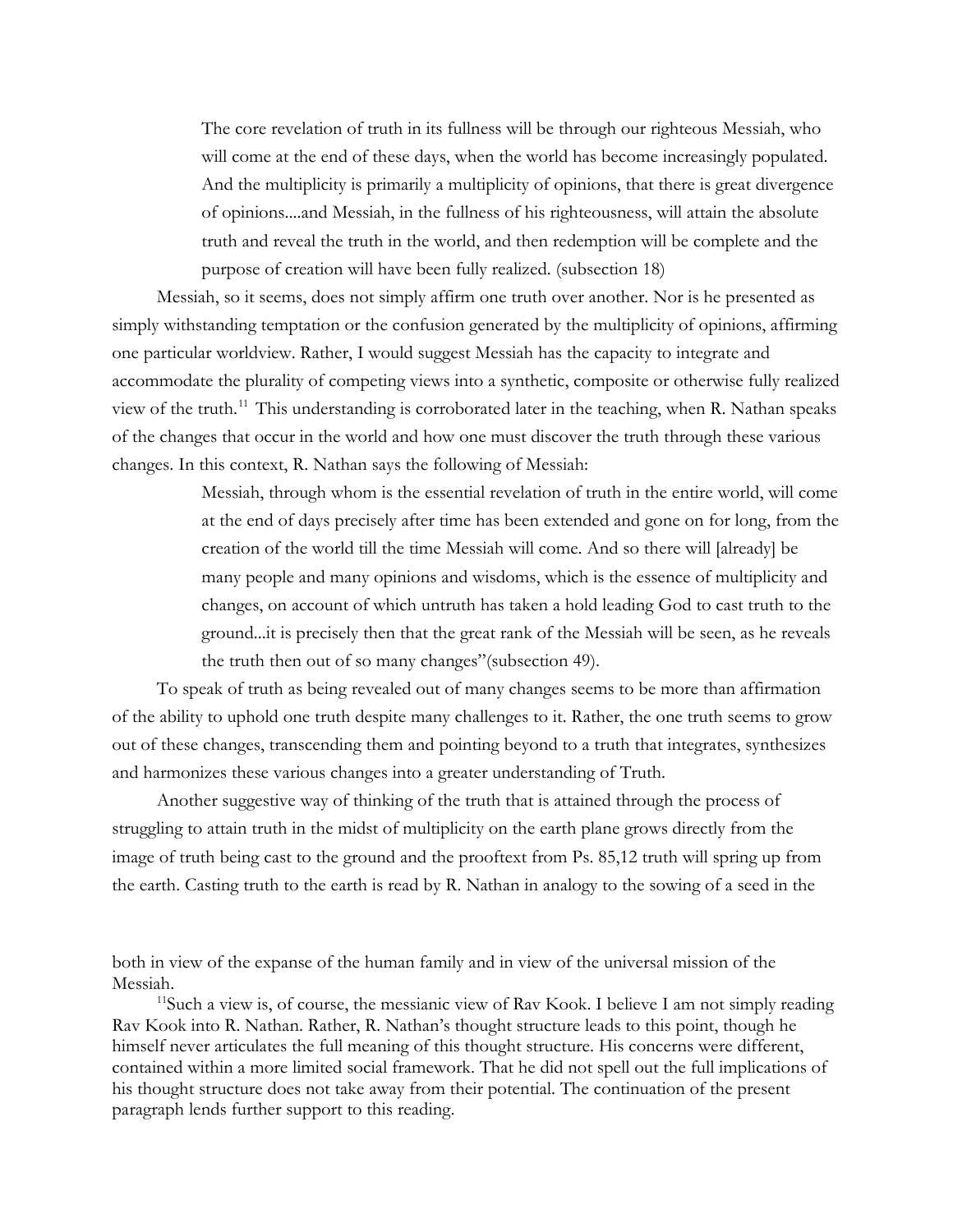earth.<sup>[12](#page-12-0)</sup> For a seed to give life, it must first rot, thereby giving life to a higher or fuller form of being. Similarly, the narrower understanding of truth, angelic truth, identified with a particular viewpoint, must give way to the fuller divine truth, ultimate truth. And just as sowing requires human effort, so the attainment of truth requires the efforts of the righteous who seek to realize truth in its purity. This analogy does not make clear in what way the new truth is different from the truth that had to rot. One way of making sense of it could be that it is precisely the letting go of the narrow confines of one single perspective that enables a new growth that gives life by its very situatedness in earth and in a fullness and totality that it provides, as it sustains all that grows on it.

For R. Nachman, truth belongs to the realm of "before creation". The created order, characterized by multiplicity, is the realm of untruth. The two are bridged through truthfulness, a moral virtue, that evokes divine providence. What R. Nachman does not discuss is the status of conceptual truth, the very subject of our discussion of religious truth, as conventionally understood. Into this gap steps R. Nathan, who claims that indeed one cannot refer to the ordinary sense of religious truth as a series of propositions, views, declarations, statements etc., within the created order. Any attempt to grasp the one truth within the multiple reality is doomed to failure, that is except for those who have gone beyond its multiplicity and impurity and been successfully tested. But in the conventional sense religious truth is meaningless and impossible to attain. The angels are correct, but not because man is a liar but because untruth is fundamental to the act of creation and as such is desired by God, for purposes higher than those known to the angles. Let us hear R. Nathan on this:

> The essence of free choice touches upon the matter of truth and falsehood, as we learn from Torah [51]. For falsehood is evil, impurity that attaches itself to the remove away from the One. For as soon as creation came forth from potential to actuality there were two things, and choice [became possible]. So we see that the essential hold of untruth is in the aspect of multiplicity through removal from the One. And the greater the removal from the One, and the greater the multiplicity, so untruth becomes more prominent. As we see that as soon as Eve was created and there were two people in the world, they caused harm and ate from the fruit of good and evil and brought about death for generations... And so later when Cain and Abel were born and people started multiplying there was conflict between them till Cain killed Abel, and so all that went wrong was a consequence of multiplicity increasing. As it says, "When human beings began to increase in number on the earth....The Lord saw how great the wickedness of the human race had become" (Gen. 6)...

<span id="page-12-0"></span><sup>&</sup>lt;sup>12</sup>See subsection 22.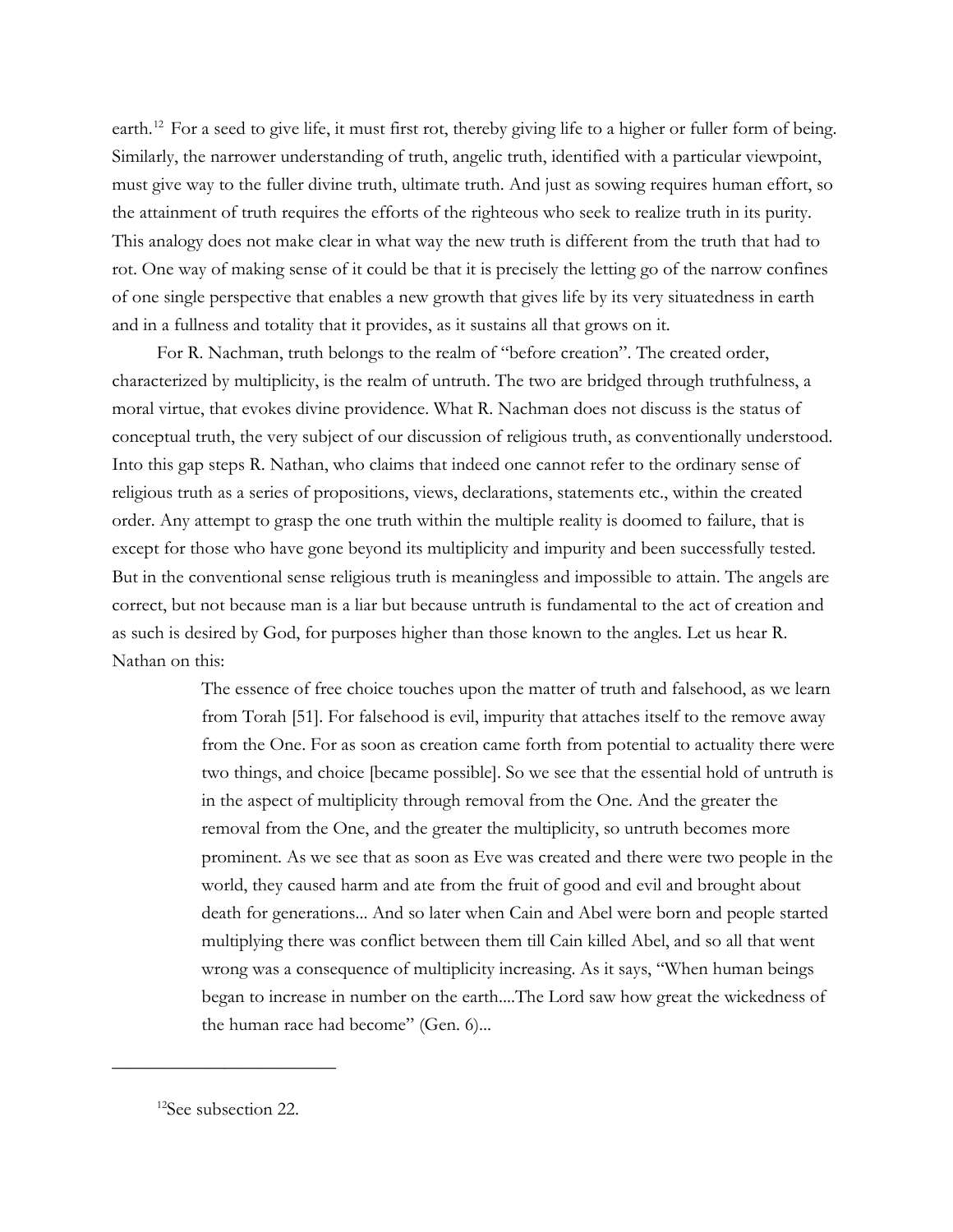However, in truth, the essential value of truth and its perfection is precisely where one seeks out and reveals ultimate truth in the place of multiplicity. And the greater the multiplicity, and the more untruth has its hold there, when one attains the realization and revelation of truth there, that is the very worth of truth and its perfection, and this is the purpose of all of creation, from beginning to end...

And so the zaddikim (righteous ones) achieve the purpose of creation by withstanding the trial and being purified, uncovering the ultimate truth from the multiplicity to which untruth attaches itself. (subsection 17).

What all this means is that in the here and now, in the realm of opinions, social relations and competing worldviews, no one, that is except for a very rare and narrow class of individuals, can really access truth.

> Because it is hard to attain ultimate truth therefore controversy is multiplied. And controversy is caused by truth itself, where everyone considers truth rests with him. Because with regard to truth and falsehood there are many nuances. There is a great liar...and there is also the case of someone who is not a liar, but because he is not sufficiently pure in his deeds his thought is misguided from one error to another till truth is reversed for him, to the point that he calls good evil and evil good thinking that is the truth... And there is someone whose error is refined, and someone whose error is the finest of the fine, as in the case of some great masters who erred in a law or in a certain matter, even though their intention was desired by heaven. And especially with regard to controversy...for in this world truth has fallen so that even great saints and true sages cannot attain ultimate truth (subsection 16).

Note the reference to intentionality. As part of a thick application of a notion of truth, R. Nathan introduces a further dimension to the concept of truth - intention.<sup>[13](#page-13-0)</sup> Thus, one must distinguish between the substance or essence of truth and the intentionality to attain truth. Religious life involves both intentionality and attainment. True intention proffers validity and meaning to positions that may be faulty in terms of their substance. Such a notion of intention parallels, in some ways, R. Nachman's own reference to speaking truth. Both are ways of realizing truth within the order of multiplicity and the falsehood associated with it. Within the reality of multiplicity intention provides a way of referring to the truth, even if it is not attained and even if it must be distinguished from ultimate truth.

As R. Nathan states further along:

<span id="page-13-0"></span> $13$ For a rabbinic precedent for such usage, see Tosefta Yevamot 1,3. The intentionality of Bet Shamai and Bet Hillel is the grounds for applying to them a verse that describes their positions in terms of truth.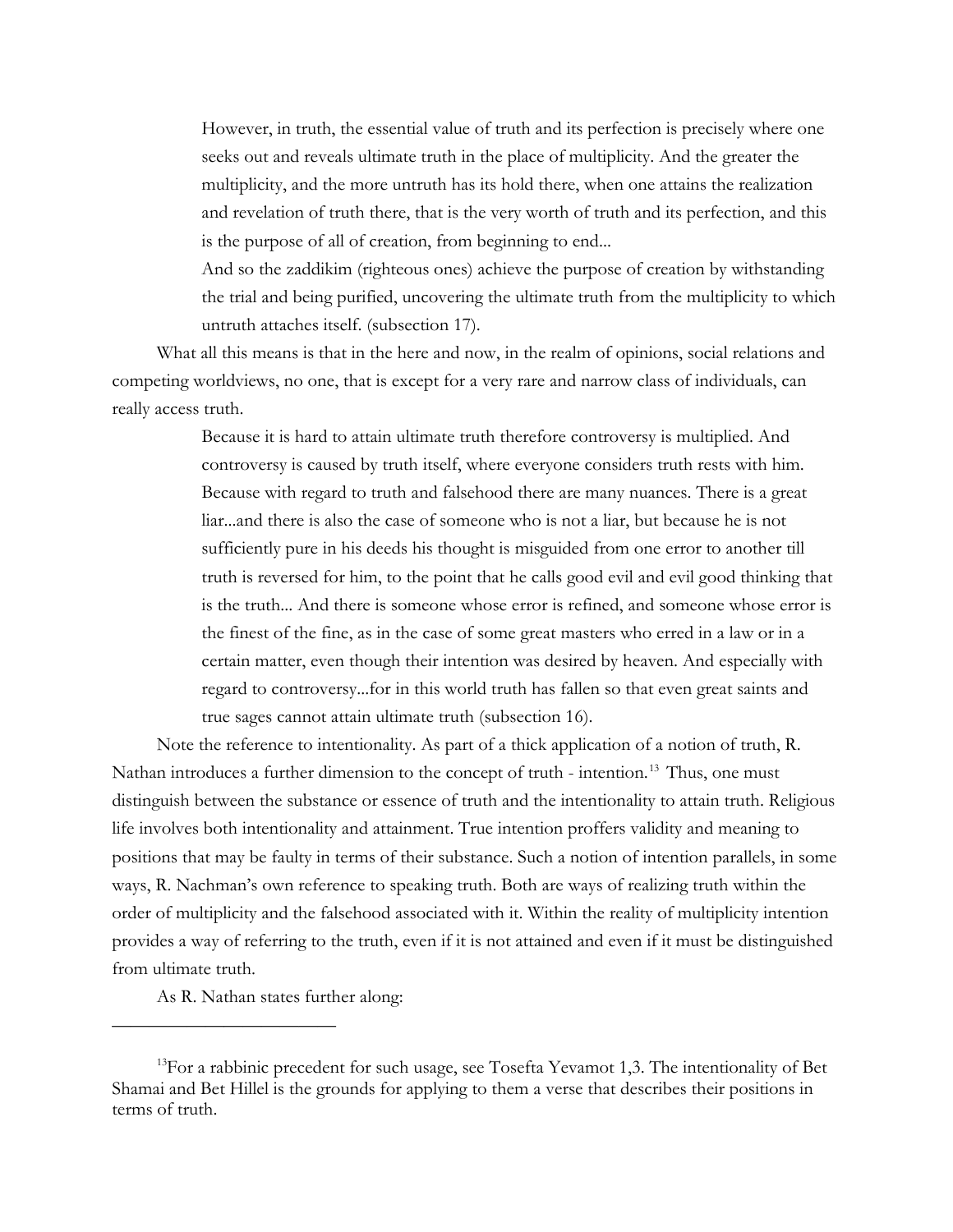There are two kinds of truth. There is ultimate truth, when one attains and knows the matter as it is and there is another truth, where his intention is truly desirable, though one is mistaken. (subsection 20)

In fact, the angel of truth himself should be considered as "truth" only in that sense. He intended to speak the truth, except that truth was spoken only according to his perspective, distinct from God's higher view of truth.

This is a very rich notion, particularly within an interreligious context. Once it is recognized that all truth escapes us and that really within the realm of multiplicity one cannot, with rare exceptions, attain truth, then intention functions as a primary means of validation that provides meaning to one's quest for truth. It is much easier to recognize the honest intentions of members of other faiths than it is to admit the truth of their faith claims. A notion of truth that highlights intentionality is thus one that fills the void created by the affirmation that we cannot access truth. It makes it possible to recognize proper intentionality, and hence some dimension of truth in another religion.

## **Truth and Spiritual Virtues: Faith, Humility, Peace and Compassion**

Looking at R. Nathan's conceptual edifice, one realizes that ultimately truth is beyond our reach. In the same way that the angels could not grasp truth, so too no human person (except for outstanding spiritual masters) can access truth. What we know is only that we do not know, and the consequence of that is the privileging of faith over truth.

> In this world the perfection of truth is in faith, for the principle of truth is to know that one cannot attain the essence of truth, for the essence of truth is God alone as it says "and the truth (of/is) God forever" (Ps. 117,2). And this cannot be attained. So the principle of truth is to know that one cannot attain the essence of truth, in the aspect of the proverb stating "the goal of knowledge is to realize we do not know".<sup>[14](#page-14-0)</sup> Therefore the essential perfection of truth is in faith". (subsection 21)

The emphasis on faith, rather than truth, is a hallmark of R. Nathan's thought. In my view, if there is one single contribution and emphasis by means of which we can appreciate R. Nathan in relation to, but also in contrast to, R. Nachman, it relates to this emphasis on faith. R. Nathan converts large portions of R. Nachman's thought, based as it was on mystical insight and on the centrality of understanding and recognition, into the domain of faith. This move is representative of his position as the disciple who sees himself as secondary to the great master and his direct insights. It is also a position that serves a pedagogical function. It presents a virtue that an entire community

<span id="page-14-0"></span><sup>&</sup>lt;sup>14</sup>A common Breslav paraphrase of a maimonidean saying.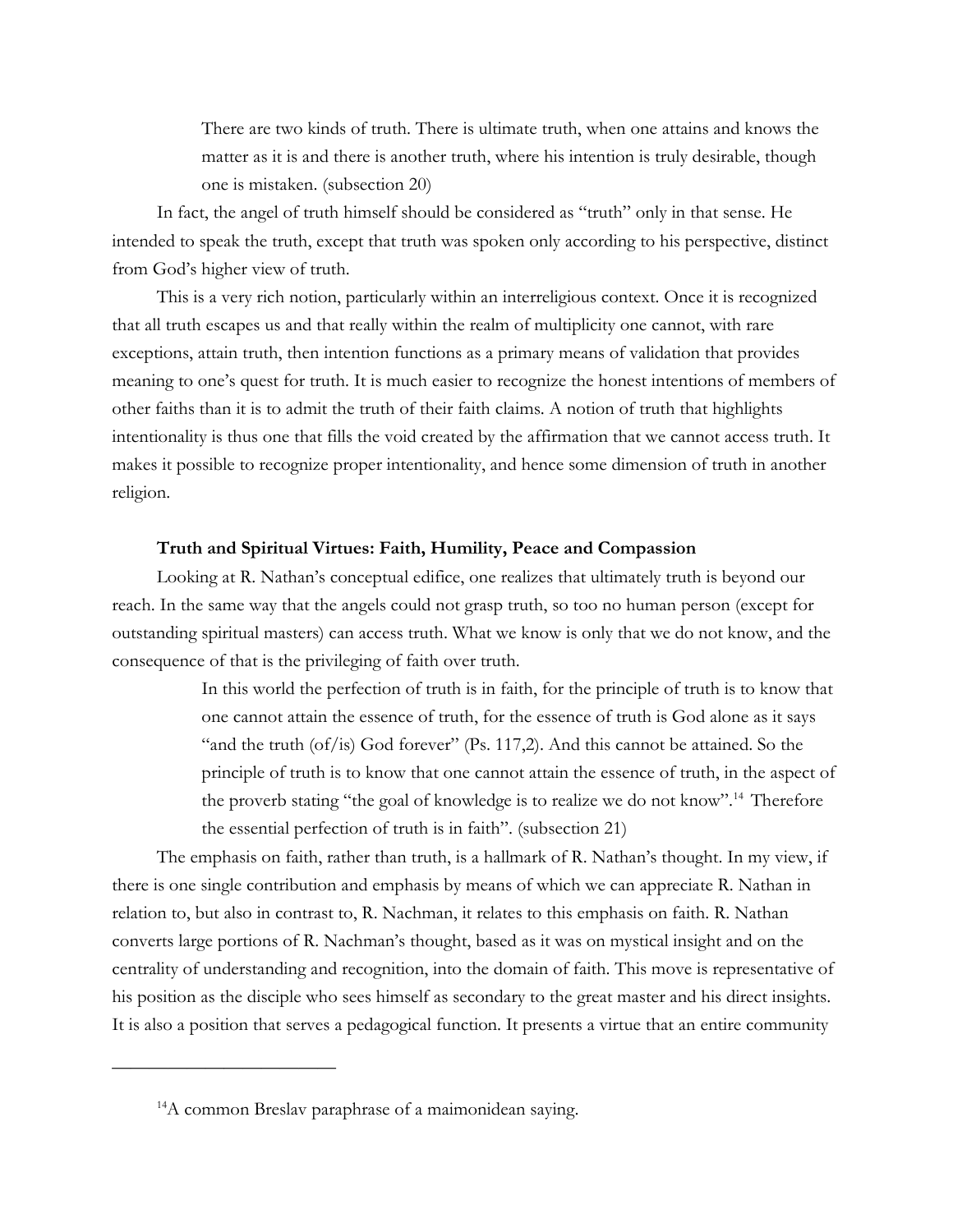can practice, even when they cannot attain the rare heights witnessed in the scriptures, that reflect R. Nachman's own experiences. Thus, if R. Nachman's teaching, presented above, assumed truth was within reach and that one could somehow attain the pre-created state, either by mystical experience (implicit in his presentation) or by proper moral conduct and truth telling (explicit), this emphasis gives way to the recognition that truth, in its higher sense of ultimate truth, is beyond us. All we can hold on to is faith.

Affirmation of faith over and against truth is ultimately founded on a humility, that recognizes our moral, spiritual and epistemological limitations. This humility is a stance that provides the psychological ground for the practical pluralism advocated by R Nathan. Because we cannot attain truth, we must adopt a pluralistic approach to the multiplicity of opinions by which we are surrounded. This leads us, then, to R. Nathan's emphasis on tolerance and peace as core virtues that in practical terms should prevail over truth. Even if in a purely theoretical way truth is recognized as the ultimate virtue, its theoretical inaccessibility is matched by the moral and social teaching that privileges peace and tolerance over truth.

As R. Nathan formulates it, the greatest obstacle to absolute truth is truth itself.<sup>[15](#page-15-0)</sup> This recognition orients both a psychological approach to oneself and a social approach to the reality of controversy. Psychologically, it provides an orientating principle for someone who is facing challenges to his spiritual path in the name of truth, something R. Nathan himself suffered from greatly, as he was drawn into the hassidic movement and in particular into the special relationship he had with R. Nachman. The way to deal with opposition is to constantly distinguish between the levels of truth. Seeking the point of truth in one's heart, one must ask, in the face of competing truths, what is the ultimate truth. Needless to say, R. Nathan assumes one can reach that point, at least with the aid of great spiritual masters.

The tension between truth and ultimate truth has further consequences to personal psychology. Truth can actually be a very destructive force in terms of a person's evaluation of himself and an obstacle to progress in the spiritual life. Consider the following - a truthful assessment of oneself would expose one's sinfulness, leading a person to despair.

> All moving away from the spiritual life and internal despair come from truth, because a person recognizes in himself the truth of what defects and harm he has caused [through his sins]. And even now he is as he is (i.e. imperfect). And so he says to himself - after all, I know the truth concerning myself, how profound the harm I have caused is, and thereby he despairs and moves away from the spiritual life. So his moving away and his fall are all through truth. But in truth one must remove oneself from such truth.

<span id="page-15-0"></span><sup>&</sup>lt;sup>15</sup>Subsection 20.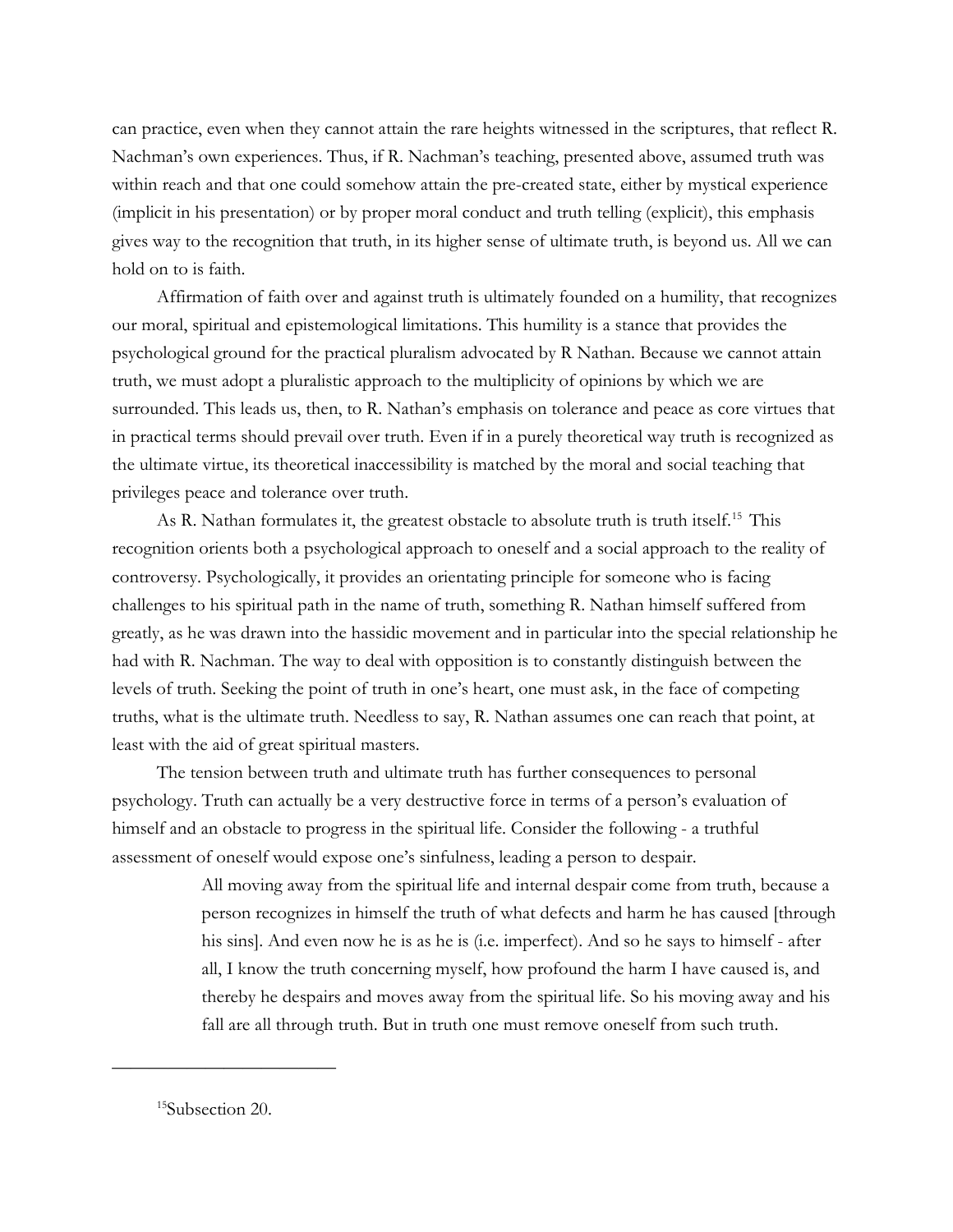Because this is not really truth. Rather, we must know that we do not really know. And even though we have not yet come to that degree wherein the goal of knowledge is that we know nothing at all, which is a deep and hidden recognition, nevertheless, in the most basic sense we do not really know how things are. The only thing we really do know is that God is true and His Torah is true, and He revealed to us, through his true zaddikim (righteous masters), the depth of his grace and compassion that is limitless. An this is the core of truth...and His thoughts are deep and He knows how we have been created from dust, and every movement and transformation, no matter how slight, that a person manages to achieve in this world, drawing himself to God in this material world, is very precious to Him...as it comes from a distant place. And this is the essential truth, a truth that comes from the earth, that is specifically from the [physical] earth plane. (subsection 24)

So, self critical truth is contrasted with ultimate truth with reference to one's personal spiritual standing. A limited sense of truth is judgmental, condemning the person, leading him to despair. Divine truth, by contrast, is full of compassion, appreciating that which is positive and honoring every small step taken, precisely as it is taken in a physical environment. The truth of God's compassion is far greater, and more ultimate and absolute, than a self-judging truth. Truth can thus become an obstacle and a source of downfall in the individual spiritual life.

Even more dominant is R. Nathan's application of this core insight to contemporary social relations and the disputes that arise over issues of truth. The practical consequences of this approach to truth are in the realm of pluralism. R. Nathan spends significant attention on the controversy between hassidim and mitnagdim. Each group considers it possesses the truth. It is truth that led to controversies and disputes that sundered apart families and the entire society.<sup>16</sup> The angelic counsel against the creation of man remains a driving force of history. It is a judgement, a *kitrug*, that is sounded constantly, wherever a truth-based criticism of the other occurs. Such criticism is never false; it is only partial. Yet, its partiality makes such truth dangerous and destructive.

R. Nathan critiques ideological controversy, based as it is on the supposed quest for truth, as a social vice that is of no benefit.

<span id="page-16-0"></span> $16$ Note, however, that R. Nathan's work contain a healthy dose of attack against the reformers and enlightenment forces. R. Nathan never considers broadening his line of reasoning to forces that undermine his own understanding of the fundamentals of religion. It is left to us to consider whether a different historical vantage point might justify such application. Even more radical is the application of his principle of tolerance to other religions. Of course, in some way they might be considered as less threatening than internal forces, by the very fact that they are situated outside, as well as in view of existing precedents that legitimate other religions.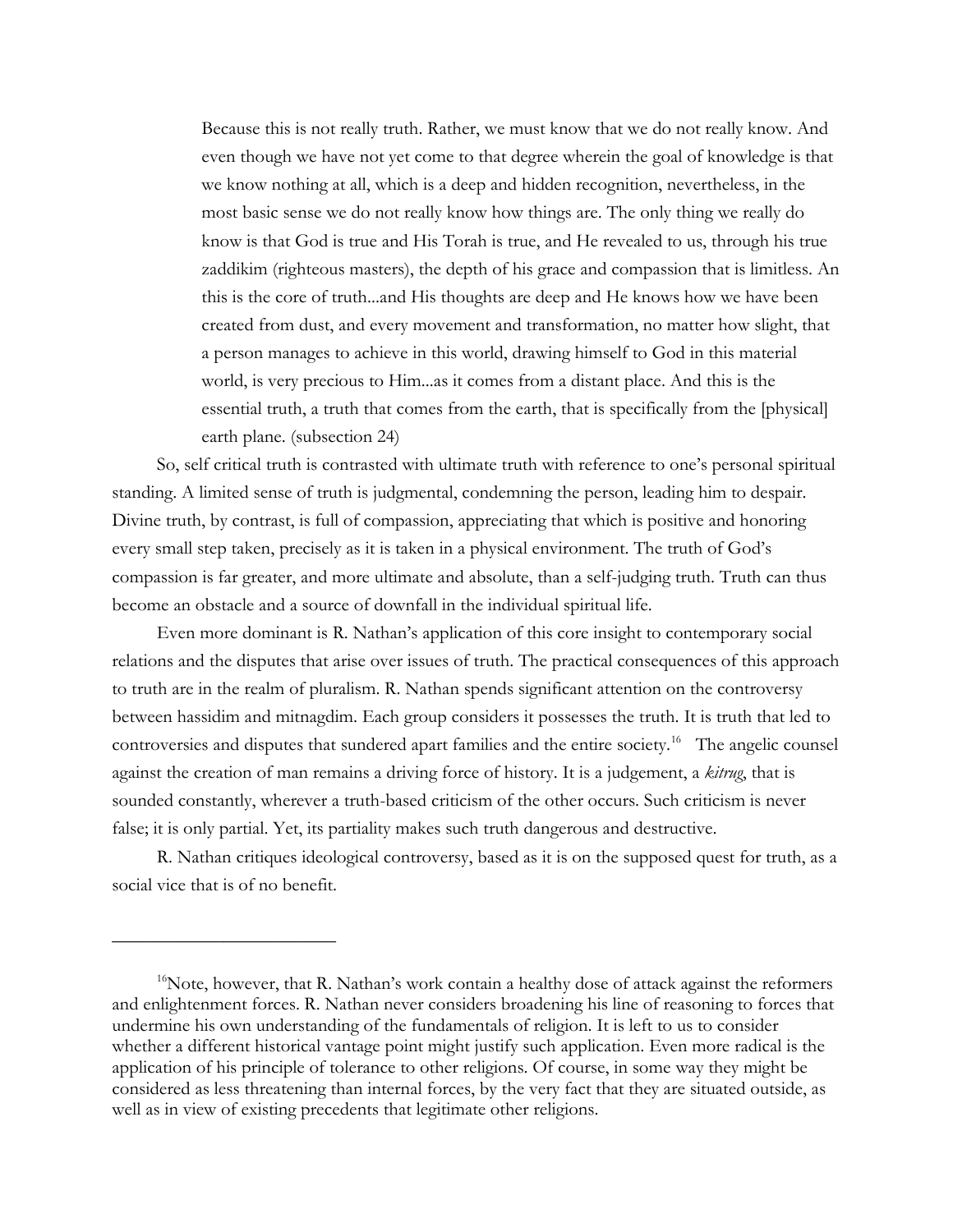Every person must know this so that he is spared the pitfalls that come precisely through truth that has not been properly clarified. This [recognition] will save him from the fire of controversy and opposition that uproots those who engage in dispute from both worlds unnecessarily. For this quality is the worst of all bad qualities in the world. For other qualities and desires are at least somehow necessary, though one must deal with them according to the Torah, even when they are permitted, so as to not engage in them too much. Still, they are needed for human existence, as in the case of eating and drinking and similar activities. But the matter of controversy is completely unneeded for a person. It destroys him and uproots him from both worlds more than all desire...and the controversy concerning the service of God, which is the controversy between the hassidim and the learners, or within the different camps of hassidim and learners - this controversy is worse than anything and destroys much and prevents redemption more than all sins of the Torah. And this controversy is simply unnecessary hate, $17$  and all this on account of truth, that everyone considers that truth is with him. But in truth, if he looks to the ultimate truth and does not mislead himself, he will certainly avoid controversy. For he will look at himself [and ask] maybe he is misleading himself. And even if he is not mistaken, he will recognize that you cannot achieve anything through controversy....especially during these generations, when Israel are in a lowly state and we have no political power, how can one rectify what requires rectification, all the more so by means of controversy? Because in rectifying the world and drawing the entire world to the service of God can only be attained by means of peace...and this is why Elijah and the Messiah, who are the instruments for the world's fundamental rectification, will engage only in peacemaking...and therefore if truth incites him to engage in controversy, one must throw such truth away from oneself, casting it to the ground, for God does not desire such truth.(subsection 23)

Truth can guide the individual aspirant towards making the best spiritual choices for herself. But once the truth becomes a social force, it must be controlled. The point of control is where it is associated with controversy. In the axiological confrontation between truth and peace, peace wins hands down.

The relationship between peace and truth is spelled out explicitly by R. Nathan, who revisits the rabbinic midrash, posing the following question:

<span id="page-17-0"></span><sup>&</sup>lt;sup>17</sup>Sinat chinam, the talmudic expression for the worst kind of hate, said to be the cause of the destruction of the Second Temple.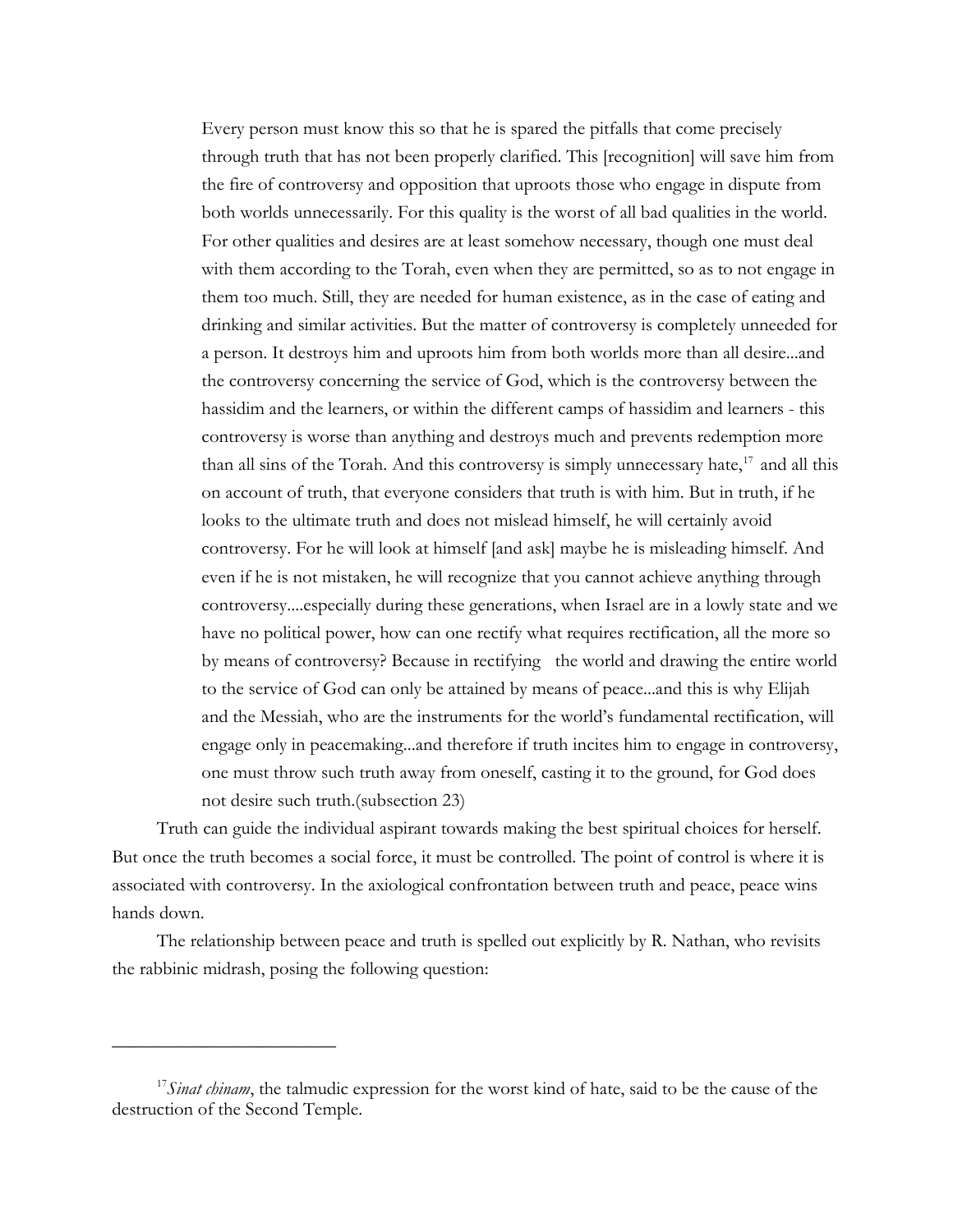When God cast truth down to the ground, for finding fault in the creation of the human person, why did God not take Peace to task? After all, Peace too found fault in the creation of man...[the answer is] that peace found fault in man who is full of fighting. But in truth all the fights and the controversies are due to the truth that is not purified and properly worked out, so every one considers truth is with him, thereby increasing fights and controversies in the world.... Therefore God only took peace to task, casting it to the ground...because by casting truth to the ground the finding fault by Peace is already addressed, because by casting truth to the ground there are no more fights and there is peace....because all controversies arise from too much truth.

And this is why one is permitted to change the truth for the sake of peace. For the sake of peace one must change and remove truth, for this is the core truth that God desires, to change truth for peace, for this is the aspect of God casting truth, that found fault in man's creation, teaching us thereby that one must throw and remove such truth from which fault finding and controversies arise.(subsection 36)

R. Nathan has a wonderful expression here - too much truth. Partial truth is not too little (absolute) truth. Rather it is too much truth, relative to the measure of truth we really need to live our spiritual lives properly. Truth should guide us, but not lead us to disputes with others. He also appeals to the halachic precedent allowing one to change the truth.<sup>[18](#page-18-0)</sup> Here the halacha provides him with a clear axiological hierarchy where peace is to be preferred to truth. Truth, in this practical halachic instruction, refers to the dimension of truth addressed by R. Nachman, telling the truth in situations of daily living. R. Nathan extends this halachic principle from truth telling to the theoretical concerns of religious truth. Thus, the quest for peace serves as the over arching value that supports pluralism at the cost of truth.

Compared with R. Nachman's existential-metaphysical view of truth, a state to be attained, R. Nathan provides us with a view of truth that is theoretical, inasmuch as it is largely renounced in favor of another religious reality - faith, supported by peace and humility. Compared with the possibility of attaining a mystical realization of divine being prior to creation, expressed as truth, R. Nathan offers us a vision of religious humility, that foregoes truth in favor of a humble, peaceful and accommodating faith. Rather than a virtue, grounded in the highest metaphysical view, truth becomes a religious menace, an angelic vice, a temptation that can distract one from true spiritual life to the violent expressions of narrow egoistic views. While never completely renouncing the concept of truth, R. Nathan limits it to great masters, the kind who can live the teaching of R.

<span id="page-18-0"></span><sup>&</sup>lt;sup>18</sup>Whether this is really telling untruths or only slightly modifying the truth, a concern of later halachic discussion, is secondary to present concerns.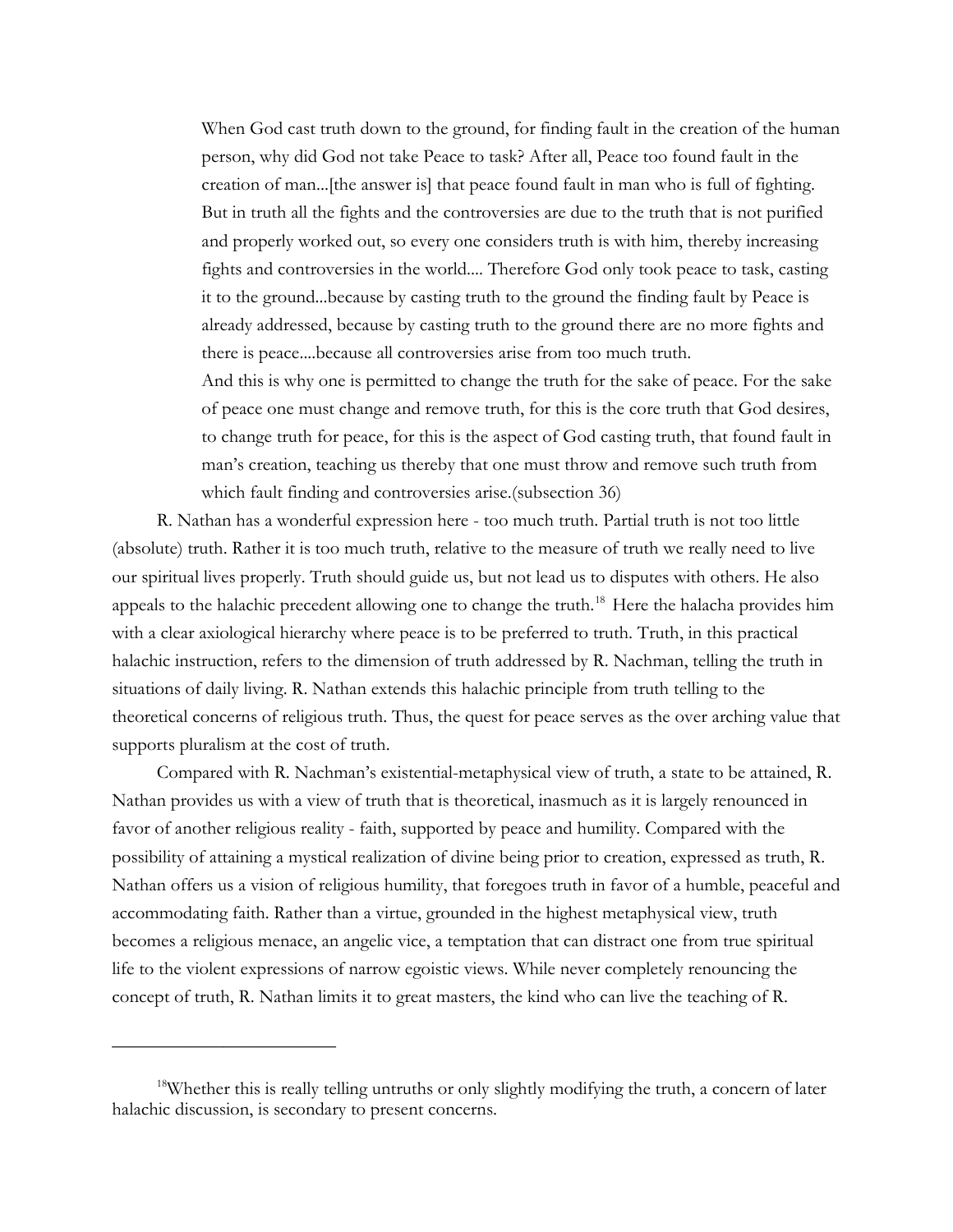Nachman, thereby redefining what truth is for the common faithful. Ultimately, not only is religious truth beyond our reach; it is more of a vice than a virtue.

#### **Moving Outwards - Religious Truth and Interreligious Relations**

What are the implications of R. Nathan's views on religious truth for interreligious relations? R. Nathan himself might have never considered applying these ideas beyond the confines of internal Jewish disputes. His key example are the conflicts of hassidim and mitnagdim. However, the structure of his thought invites or at least permits such expansion and several suggestive readings offered by R. Nathan lend such a reading further credence.

Perhaps most importantly, the entire discussion is grounded in the midrashic tale of the creation of man, even if R. Nathan immediately limits it to Israel. From the perspective of the human person, dynamics of truth, peace and transcending conflict are universal, grounded in an understanding of the human person, both as an individual and as a member of society. In terms of the philosophical grounding of his argument, it relies on the core dynamic of approaching truth between the one and the many. This dynamic is obviously relevant to the entire realm of phenomenal existence, caught between the one and the many. But it has special relevance to a consideration of multiple religions. These are at one and the same time expressions of the many, but they also point to the One and provide access to it. If our core attitude is epistemological humility and recognition that divine truth transcends the boundaries of our understanding, should not this view also include the fact that multiple religious traditions point to the one ultimate reality? Our association of exclusive truth with one religion only may be an angelic drive, that has to be transcended in favor of a divine view of reality. Finally, if axiological priority is given to peace over truth, is not peace between religions a primary expression of this axiological priority?

There are some specific references within R. Nathan's teaching that provide further insight to a discussion of "truth and peace" between religions. In a gorgeous hermeneutical moment, R. Nathan reads the story of the breaking of the tablets of the Covenant by Moses, following the act of the golden calf, in light of the dynamics of this teaching.

> Moses saw the great destruction, brought about by the sin of Israel, having transgressed the entire Torah and serving idols, so that according to the law of truth of the Torah Israel should have been distanced [from God] and destroyed...therefore Moses had the wisdom to throw the tablets of the Law to the ground, which is the aspect of "and you have thrown truth to the ground", as God cast truth to the ground after finding fault in the creation of man. So did Moses do, and attached himself to God, and threw the tablets of the Covenant, that are the aspect of truth, the aspect of the Torah of truth, and cast them to the ground. By so doing he taught that even though they are Torah of truth, nevertheless if one considers that on their account one has lost hope and one can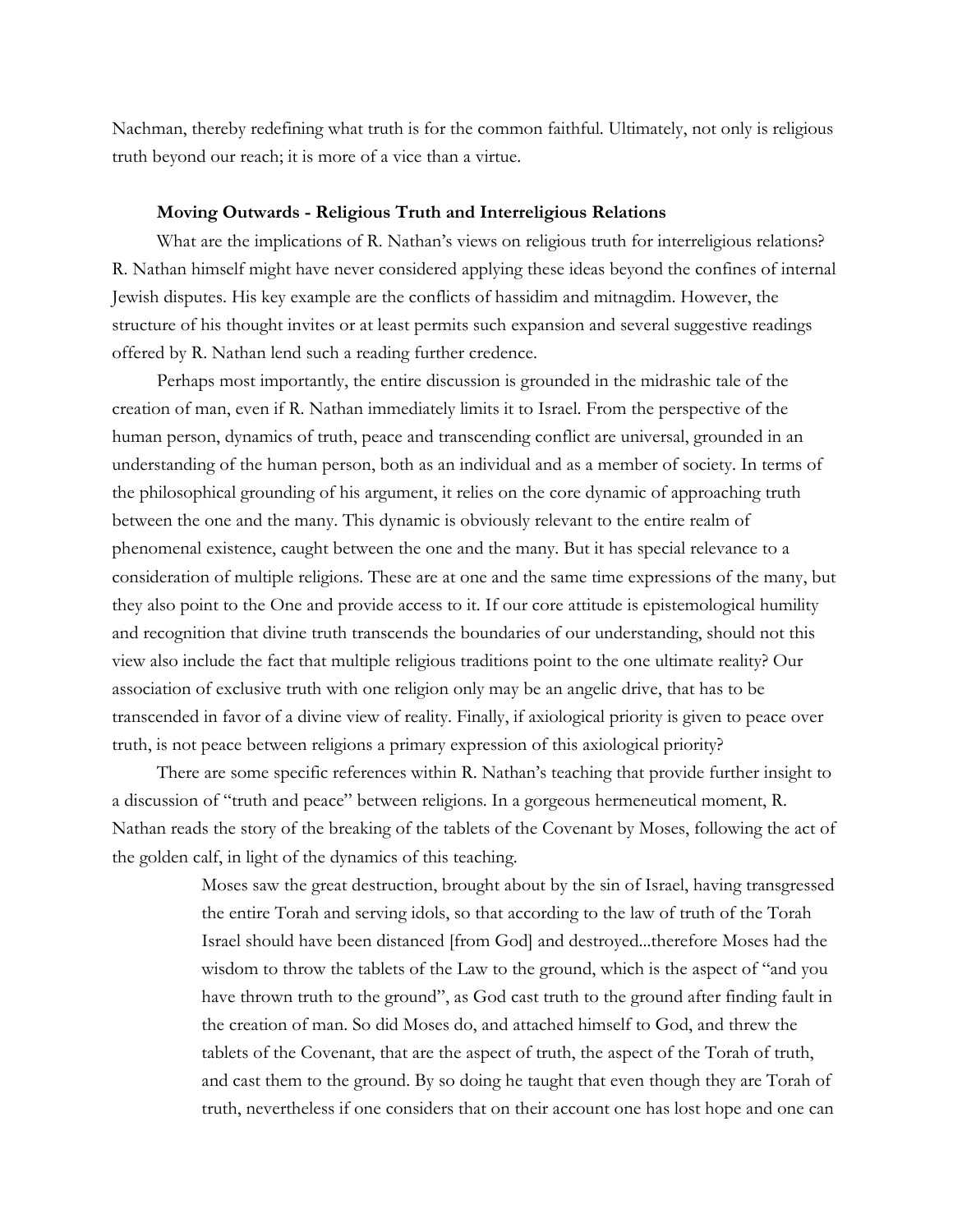no longer pray for Israel, they must be cast to the ground and [he] removed them from himself and strengthened himself to believe that one cannot attain the depth of the divine mind at all, till he recognized that despite the sin God wants [Moses] to pray for them (Israel). And therefore he prayed much for them, till he achieved through his prayer God's pardon. (subsection 28)

Moses repeats the primordial act of divine casting down of truth, preferring man, or Israel, over truth. It is R. Nathan's genius to identify the common gesture in both stories and to attribute to it the same significance. Now, here what is cast down is not truth as something abstract. Rather it is the Torah itself, almost at the very moment of its revelation, that is cast to the ground. The Torah is truth, and it must be cast to the ground in favor of a higher principle. The two principles that we have identified are compassion and truth. Divine compassion allows the individual to remain in God's sight and not to lose hope. Peace allows society to remain intact and not to become undone through conflict and controversy. If the Torah itself is sacrificed in the act for the sake of compassion or peace, this suggests there is something beyond religion itself. It is God. God is beyond religion, which would then correspond to truth, and be susceptible to the faults and errors of the angelic perfection, exercised in relation to religion. If one can paraphrase R. Nathan by saying that God transcends religion and that religon itself, truth, Torah, must be cast to the ground for the sake of peace and God's compassion, does this principle not invite application beyond a specific religion, Judaism and its Torah? Could this not provide guidelines to what should be the attitude of all religions to truth, and therefore to each other? If so, religions should see each other in the eyes of God, through peace and compassion, casting aside concerns for truth, that is ultimately beyond the reach of almost all believers.

Revisiting the notion of truth that is discovered through plurality could provide us with further indication of the applicability of R. Nathan's teaching beyond the internal Jewish context. As we suggested above, the truth that is attained through the earthbound orientation of multiplicity and plurality should be considered a synthetic truth, that encompasses varying perspectives within a broader unitive framework. If so, it is worth noting that R. Nathan's reference to truth emerging from multiplicity extends beyond internal parameters and reaches out to the seventy nations, the archetypical representation of all that is not Jewish. R. Nathan applies the principles of this teaching to the festival cycle of the month of Tishrei, understood as revealing truth through varying circumstances, even circumstances that are far from what is usually considered the core of truth. Following reference to Sukkot as an expression of unifying internal diversity, R. Nathan refers to Shemini Atzeret as a time of unifying diversity without.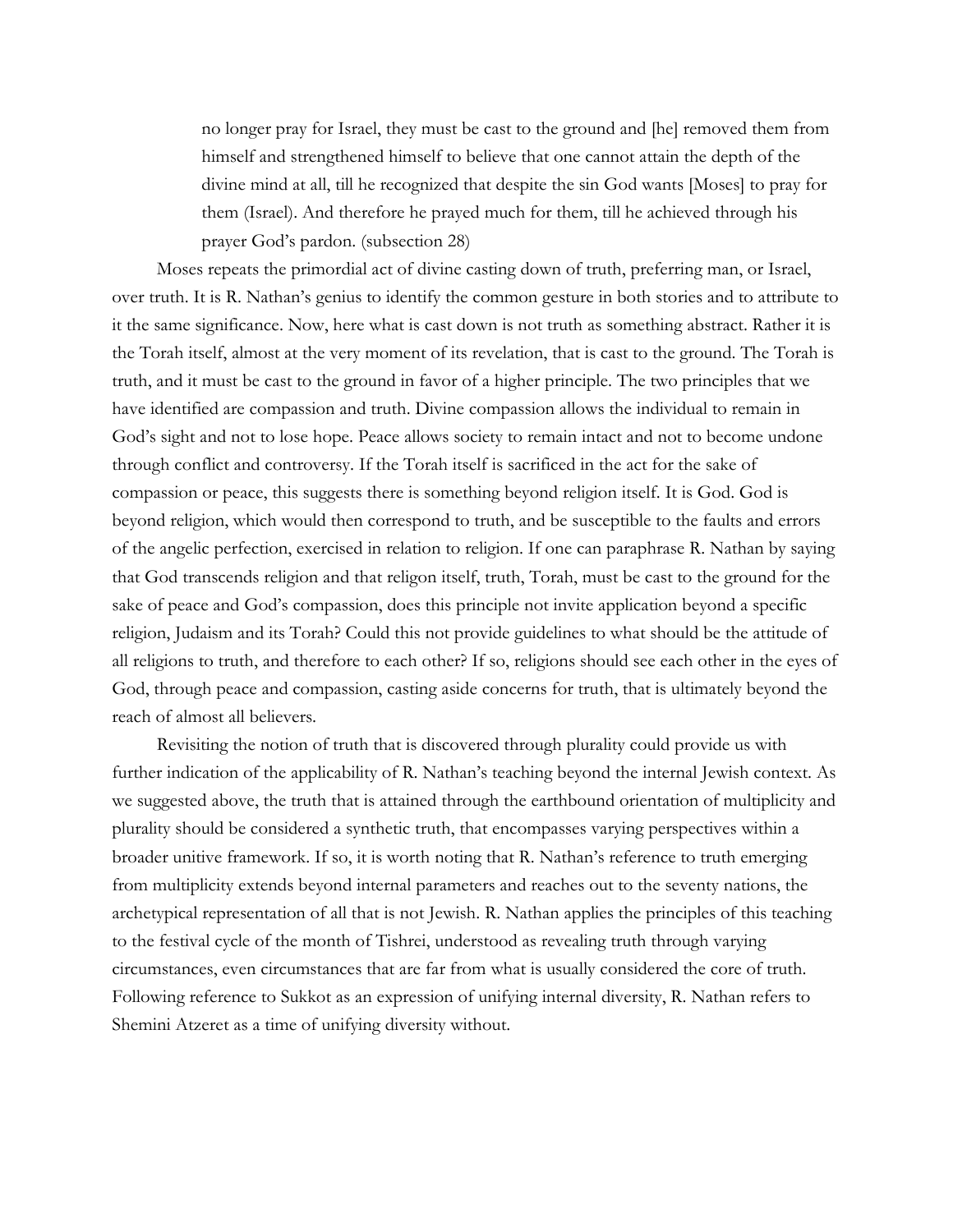This is the aspect of the four species (taken on Sukkot) that are inclusive of the various classes of Israel, those who learn Torah etc., $19$  so that even the willow is bound with the other species, representing those who are far removed, and who have neither taste nor smell. For through truth one reveals that also from them God receives pleasure and in them He takes pride, through any true movement that is found in them, by means of which they draw themselves to God.

And this is the aspect of Simchat Torah and Shmini Atzeret. Atzeret refers to gathering, for it gathers and contains everything, bringing all close to God, even those who are very far removed, through the Sukkah of peace in which we sat, for then (during Sukkot) we offered sacrifices even for the seventy nations, $^{20}$  $^{20}$  $^{20}$  to draw them all close to God, in the aspect of "then I will restore to the peoples a pure language so that all of them may call on the name of the Lord and serve Him with one accord" (Zeph. 3,9). (subsection 27)

It is noteworthy that the harmonious inclusion of all is a consequence of the peace associated with the Sukkah. Thus, peace prevails and redefines the meaning of truth, so that the seventy nations are included in it and subsumed under the broader notion of truth. If so, it does not seem like a stretch to include their respective truths as part of the broader quest for truth, reconciled, harmonized and synthesized in the being of Messiah, who fulfills the purpose of multiplicity by discovering the unity of truth in the greatest diversity of religious opinion.

Both R. Nachman and R. Nathan provide us with approaches that can be translated to the concerns of truth and the interreligious situation. For R. Nachman truth is grounded in the order beyond creation. As such it transcends all multiplicity, including the multiplicity of religions. Where through reflection and mystical experience one can rediscover this higher metaphysical ground is where religions can meet. For the rest, concerns for the content of belief captured as religious truth should be cast aside in favor of the concern for truthful living in daily relations.

R. Nathan offers us another lesson. For R. Nathan it is not the quest for the highest truth the Truth beyond - that could provide the formula for interreligious harmony. Rather, it is the recognition that truth cannot be attained and that other values are superior to truth - beyond truth. It is God's will that we live in peace and compassion with one another and focusing on truth

<span id="page-21-0"></span><sup>&</sup>lt;sup>19</sup>A reference to the midrash that draws a correspondence between the four species and adherence or lack thereof to either Torah study or fulfillment of the mitzvot. See *Vayikra Rabba*  30,12.

<span id="page-21-1"></span><sup>&</sup>lt;sup>20</sup>It is worth noting that in other contexts R. Nathan offers a non-inclusive reading of the meaning of offering sacrifices on behalf of the seventy nations. See for example *Hilchot Rosh Hashana* 4,8, and many other similar occurrences. In the present context, he offers an inclusive reading, seeing the nations as incorporated in the higher reality, characterized by truth.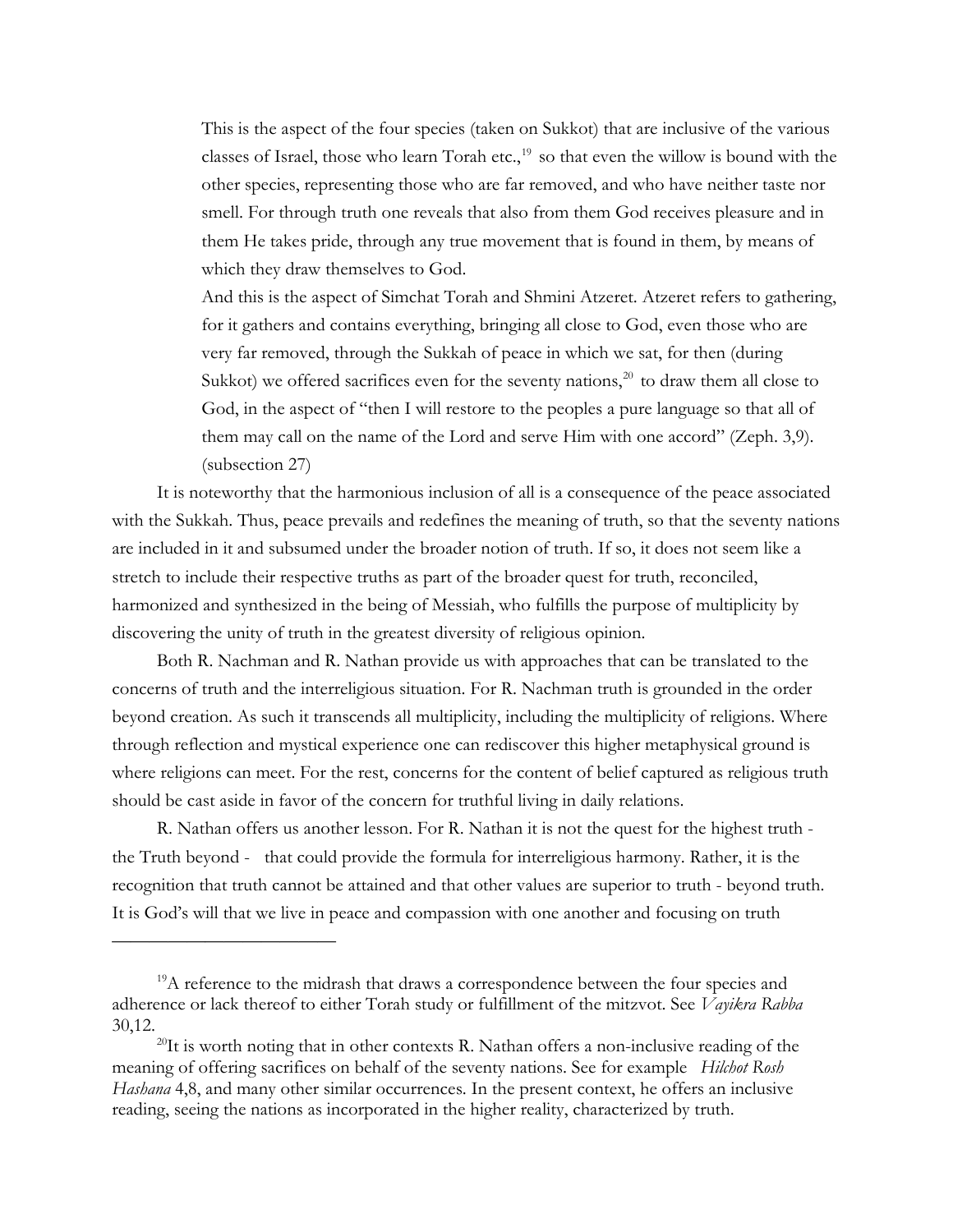ultimately goes against the very foundations that make it possible for humanity to exist, imperfect as it is. God does not will truth, nor can we attain it. God's highest purpose, the ultimate truth, points to compassion and peace as the guiding values of life, and consequently these should also govern interreligious relations.

While R. Nathan addresses Israel as the subject of his discussion, there is further ground in his teaching to legitimate extending this teaching also to other religions. This may be suggested by closer consideration of whom R. Nathan himself explicitly excludes from the mandate of harmonious validation, in the name of peace and at the expense of truth. Farther along, R. Nathan's discussion examines the laws of idol worshipers, referring specifically to various superstitions that are typical of idol worshipers. In this discussion he offers us a portrait of where truth can go wrong and of the limits of recognition.

> The essential truth of the majority of people is to know that one cannot attain consciously the essence of truth, therefore one has to become strong in faith, which is dependent on truth...but whoever does not attain ultimate truth, but only misleads himself as though he seeks truth, but his intention is for his own sake, such as honor and other desires, he can be greatly misled through his truth...not only can he be misled through his truth to confused ways, he can also come to false beliefs, through his confused faith, which is the aspect of all the superstitions of idol worshipers, who are very strong in their faith, and nevertheless all is untruth and falsehood, because their faith extends from desires and the search for honor...and whoever is removed from truth to superstitions, it is very hard to bring him back to truth...because someone who is mistaken with regard to truth, even though it is very hard to bring him back to ultimate truth, there is nevertheless hope that he can be brought back, because one can prove to him that truth is not as he considers, even though it requires great efforts. But someone who has strayed from the truth till he came through a confused truth to superstitions it is very hard to bring him back to truth and straight faith, because faith is something that has no reasoning, because when one understand the reason of faith it is not faith...because even if one proves conclusively that the matter is not so, he will say I forgo my understanding and believe in this with full faith, with no reason, because this is how faith works, and for this reason it is hard to find truth in the world. (subsection 43)

This section seems to suggest that R. Nathan might not go along with us in the application of his teachings to the attitude to other religions. Are these not mistaken faiths, affirmations that are made regardless of reason, in the name of pure faith? Actually, it seems to me the passage can be